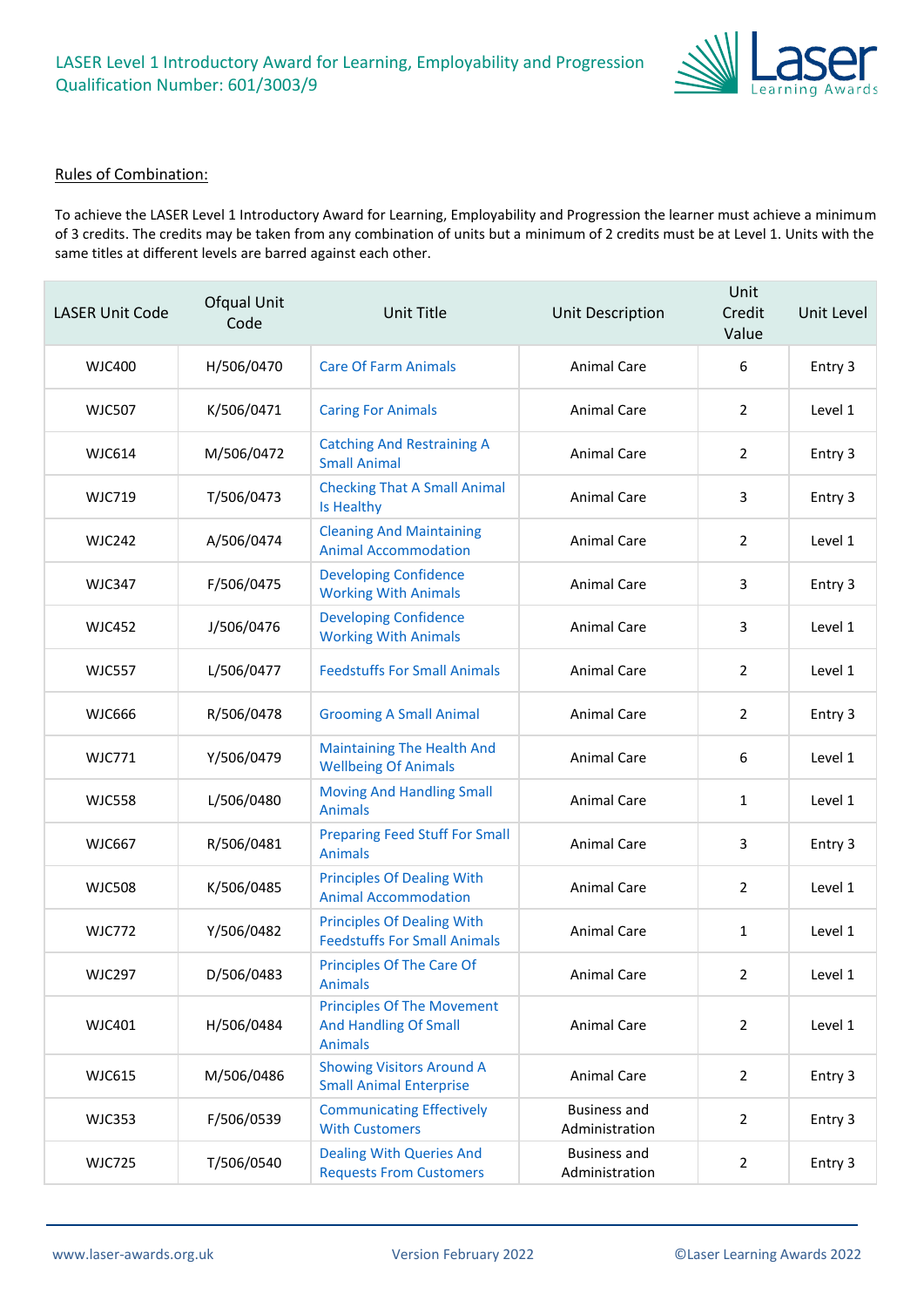

| <b>LASER Unit Code</b> | Ofqual Unit<br>Code | <b>Unit Title</b>                                                                                                                          | Unit Description                      | Unit<br>Credit<br>Value | Unit Level |
|------------------------|---------------------|--------------------------------------------------------------------------------------------------------------------------------------------|---------------------------------------|-------------------------|------------|
| <b>WJC249</b>          | A/506/0541          | <b>Effective Relationships With</b><br><b>Customers And Colleagues</b>                                                                     | <b>Business and</b><br>Administration | $\overline{2}$          | Entry 3    |
| <b>WJC354</b>          | F/506/0542          | <b>Handling Mail</b>                                                                                                                       | <b>Business and</b><br>Administration | $\overline{2}$          | Level 1    |
| <b>WJC457</b>          | J/506/0543          | <b>Handling Telephone Calls</b><br><b>From Customers</b>                                                                                   | <b>Business and</b><br>Administration | $\overline{2}$          | Entry 3    |
| <b>WJC563</b>          | L/506/0544          | <b>Principles Of Sales</b>                                                                                                                 | <b>Business and</b><br>Administration | $\overline{2}$          | Level 1    |
| WJC673                 | R/506/0545          | <b>Professional Behaviour In An</b><br><b>Office Environment</b>                                                                           | <b>Business and</b><br>Administration | $\mathbf{1}$            | Entry 3    |
| <b>WJC778</b>          | Y/506/0546          | <b>Reception And Filing Skills</b>                                                                                                         | <b>Business and</b><br>Administration | 3                       | Entry 3    |
| <b>WJC302</b>          | D/506/0547          | <b>Reception Skills</b>                                                                                                                    | <b>Business and</b><br>Administration | $\overline{2}$          | Level 1    |
| <b>WJC513</b>          | K/506/0549          | <b>Understanding Business</b>                                                                                                              | <b>Business and</b><br>Administration | 3                       | Level 1    |
| <b>WJC407</b>          | H/506/0548          | <b>Understanding Business</b><br>Communication                                                                                             | <b>Business and</b><br>Administration | 3                       | Level 1    |
| <b>WJC303</b>          | D/506/0550          | <b>Understanding Business</b><br><b>Language And Terminology</b>                                                                           | <b>Business and</b><br>Administration | 3                       | Level 1    |
| <b>WJC408</b>          | H/506/0551          | <b>Understanding Business</b><br><b>Meeting Techniques</b>                                                                                 | <b>Business and</b><br>Administration | $\overline{3}$          | Level 1    |
| <b>WJC514</b>          | K/506/0552          | <b>Understanding Enterprise</b>                                                                                                            | <b>Business and</b><br>Administration | $\overline{2}$          | Level 1    |
| <b>WJC620</b>          | M/506/0553          | <b>Using A Filing System</b>                                                                                                               | <b>Business and</b><br>Administration | $\overline{2}$          | Level 1    |
| <b>WJC726</b>          | T/506/0554          | <b>Using Office Equipment</b>                                                                                                              | <b>Business and</b><br>Administration | $\overline{2}$          | Entry 3    |
| <b>WJC250</b>          | A/506/0555          | <b>Using Office Equipment</b>                                                                                                              | <b>Business and</b><br>Administration | $\mathbf{2}$            | Level 1    |
| <b>WJC281</b>          | A/506/0961          | <b>Dementia Awareness</b>                                                                                                                  | Child, Health and Social<br>Care      | 3                       | Level 1    |
| <b>WJC490</b>          | J/506/0963          | Health And Safety In Health,<br><b>Social Care And Children's</b><br>And Young People's Settings                                           | Child, Health and Social<br>Care      | 3                       | Entry 3    |
| <b>WJC596</b>          | L/506/0964          | <b>Learning Disability</b>                                                                                                                 | Child, Health and Social<br>Care      | 3                       | Level 1    |
| <b>WJC703</b>          | R/506/0965          | <b>Mental Health</b>                                                                                                                       | Child, Health and Social<br>Care      | 3                       | Level 1    |
| <b>WJC809</b>          | Y/506/0966          | <b>Physical Disability</b>                                                                                                                 | Child, Health and Social<br>Care      | 3                       | Level 1    |
| <b>WJC332</b>          | D/506/0967          | <b>Preparing Nutritious Food For</b><br><b>Children And Young People</b>                                                                   | Child, Health and Social<br>Care      | 4                       | Entry 3    |
| <b>WJC437</b>          | H/506/0968          | <b>Principles And Values In</b><br><b>Health And Social Care, Adults</b><br>And Children And Young<br>People, Early Years And<br>Childcare | Child, Health and Social<br>Care      | $\overline{2}$          | Entry 3    |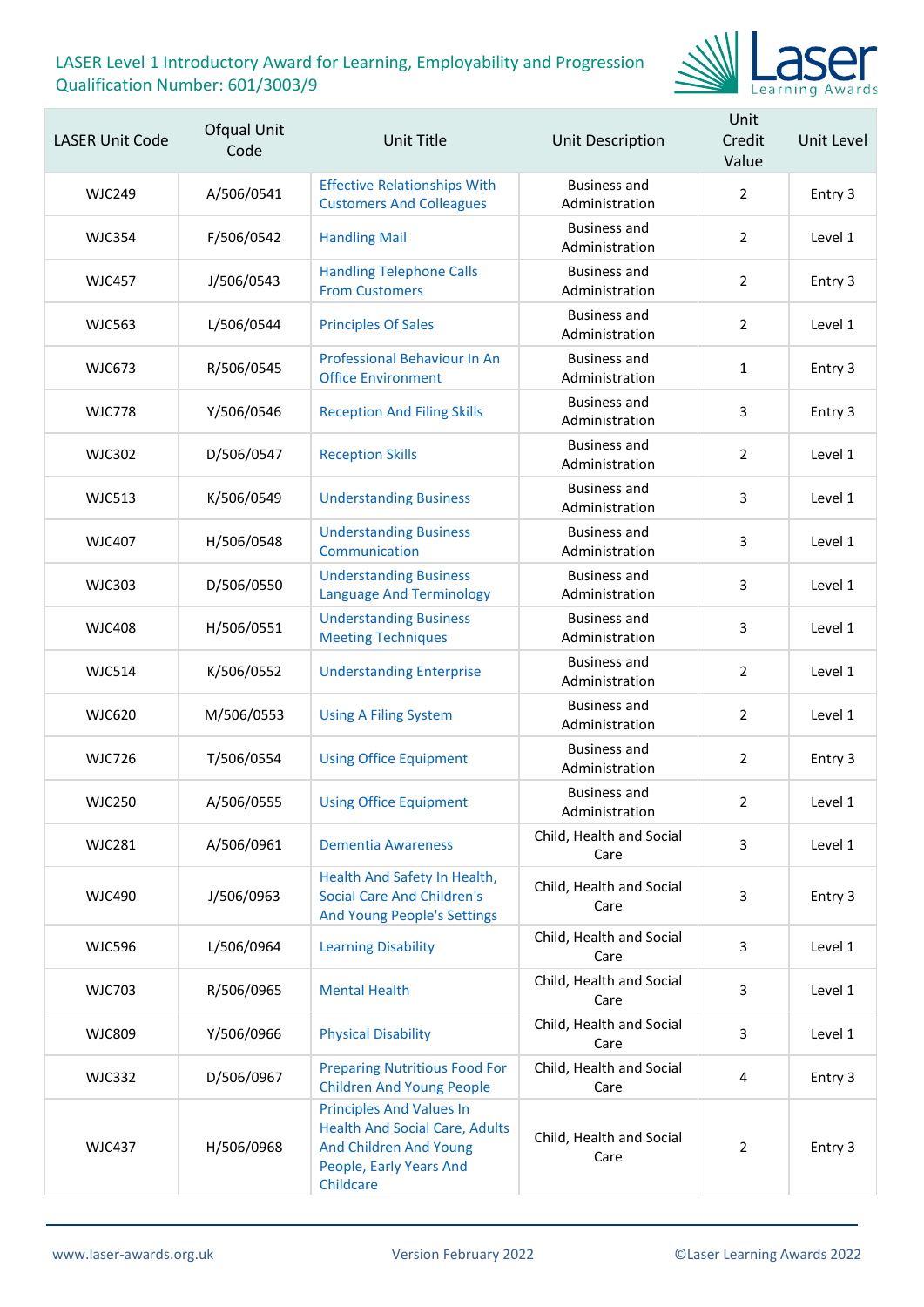

| <b>LASER Unit Code</b> | Ofqual Unit<br>Code | Unit Title                                                                                                                                      | Unit Description                             | Unit<br>Credit<br>Value | Unit Level |
|------------------------|---------------------|-------------------------------------------------------------------------------------------------------------------------------------------------|----------------------------------------------|-------------------------|------------|
| <b>WJC542</b>          | K/506/0969          | <b>Protection And Safeguarding</b><br>In Health And Social Care<br><b>Adults And Children And</b><br>Young People, Early Years And<br>Childcare | Child, Health and Social<br>Care             | $\overline{2}$          | Entry 3    |
| <b>WJC333</b>          | D/506/0970          | <b>Skills In Caring For Young</b><br>Children                                                                                                   | Child, Health and Social<br>Care             | 3                       | Level 1    |
| <b>WJC438</b>          | H/506/0971          | The Adult Social Care Sector                                                                                                                    | Child, Health and Social<br>Care             | $\mathbf{1}$            | Level 1    |
| <b>WJC543</b>          | K/506/0972          | The Development Of<br>Intellectual, Language And<br><b>Communication Skills In</b><br>Children                                                  | Child, Health and Social<br>Care             | 3                       | Level 1    |
| <b>WJC757</b>          | T/506/0974          | <b>Understanding Child</b><br>Development                                                                                                       | Child, Health and Social<br>Care             | 3                       | Level 1    |
| <b>WJC282</b>          | A/506/0975          | <b>Understanding Growth And</b><br><b>Social And Emotional</b><br>Development In Children                                                       | Child, Health and Social<br>Care             | 3                       | Level 1    |
| <b>WJC385</b>          | F/506/0976          | <b>Understanding Human</b><br><b>Growth And Development</b>                                                                                     | Child, Health and Social<br>Care             | 3                       | Entry 3    |
| <b>WJC491</b>          | J/506/0977          | <b>Understanding Play</b>                                                                                                                       | Child, Health and Social<br>Care             | 3                       | Level 1    |
| <b>WJC597</b>          | L/506/0978          | <b>Using Craft Activities With</b><br><b>Children And Young People</b>                                                                          | Child, Health and Social<br>Care             | 3                       | Level 1    |
| <b>WJC704</b>          | R/506/0979          | <b>Working In Health And Social</b><br><b>Care And Children's And</b><br><b>Young People's Settings</b>                                         | Child, Health and Social<br>Care             | $\overline{2}$          | Entry 3    |
| <b>WJC622</b>          | M/506/0570          | <b>Assertiveness And Decision</b><br><b>Making Skills</b>                                                                                       | Choices, Goals and<br><b>Decision Making</b> | 3                       | Entry 3    |
| <b>WJC728</b>          | T/506/0571          | <b>Developing Personal</b><br><b>Development Skills</b>                                                                                         | Choices, Goals and<br><b>Decision Making</b> | 3                       | Level 1    |
| <b>WJC252</b>          | A/506/0572          | <b>Developing Personal</b><br><b>Development Skills</b>                                                                                         | Choices, Goals and<br><b>Decision Making</b> | 3                       | Level 2    |
| <b>WJC356</b>          | F/506/0573          | <b>Improving Assertiveness And</b><br><b>Decision Making</b>                                                                                    | Choices, Goals and<br><b>Decision Making</b> | 3                       | Level 1    |
| <b>WJC460</b>          | J/506/0574          | Making Choices In Pursuit Of<br><b>Personal Goals</b>                                                                                           | Choices, Goals and<br><b>Decision Making</b> | 3                       | Entry 3    |
| <b>WJC566</b>          | L/506/0575          | Making Choices In Pursuit Of<br><b>Personal Goals</b>                                                                                           | Choices, Goals and<br><b>Decision Making</b> | 3                       | Level 1    |
| <b>WJC676</b>          | R/506/0576          | <b>Personal Development</b>                                                                                                                     | Choices, Goals and<br><b>Decision Making</b> | 1                       | Entry 3    |
| <b>WJC780</b>          | Y/506/0577          | <b>Personal Development</b>                                                                                                                     | Choices, Goals and<br><b>Decision Making</b> | 3                       | Level 1    |
| <b>WJC305</b>          | D/506/0578          | <b>Recognising Own Skills For</b><br><b>Personal Development</b>                                                                                | Choices, Goals and<br><b>Decision Making</b> | 3                       | Entry 3    |
| <b>WJC410</b>          | H/506/0579          | <b>Reviewing And Reflecting On</b><br><b>Own Progress</b>                                                                                       | Choices, Goals and<br><b>Decision Making</b> | 3                       | Entry 3    |
| <b>WJC781</b>          | Y/506/0580          | <b>Setting Goals For Personal</b><br>Development                                                                                                | Choices, Goals and<br><b>Decision Making</b> | 3                       | Entry 3    |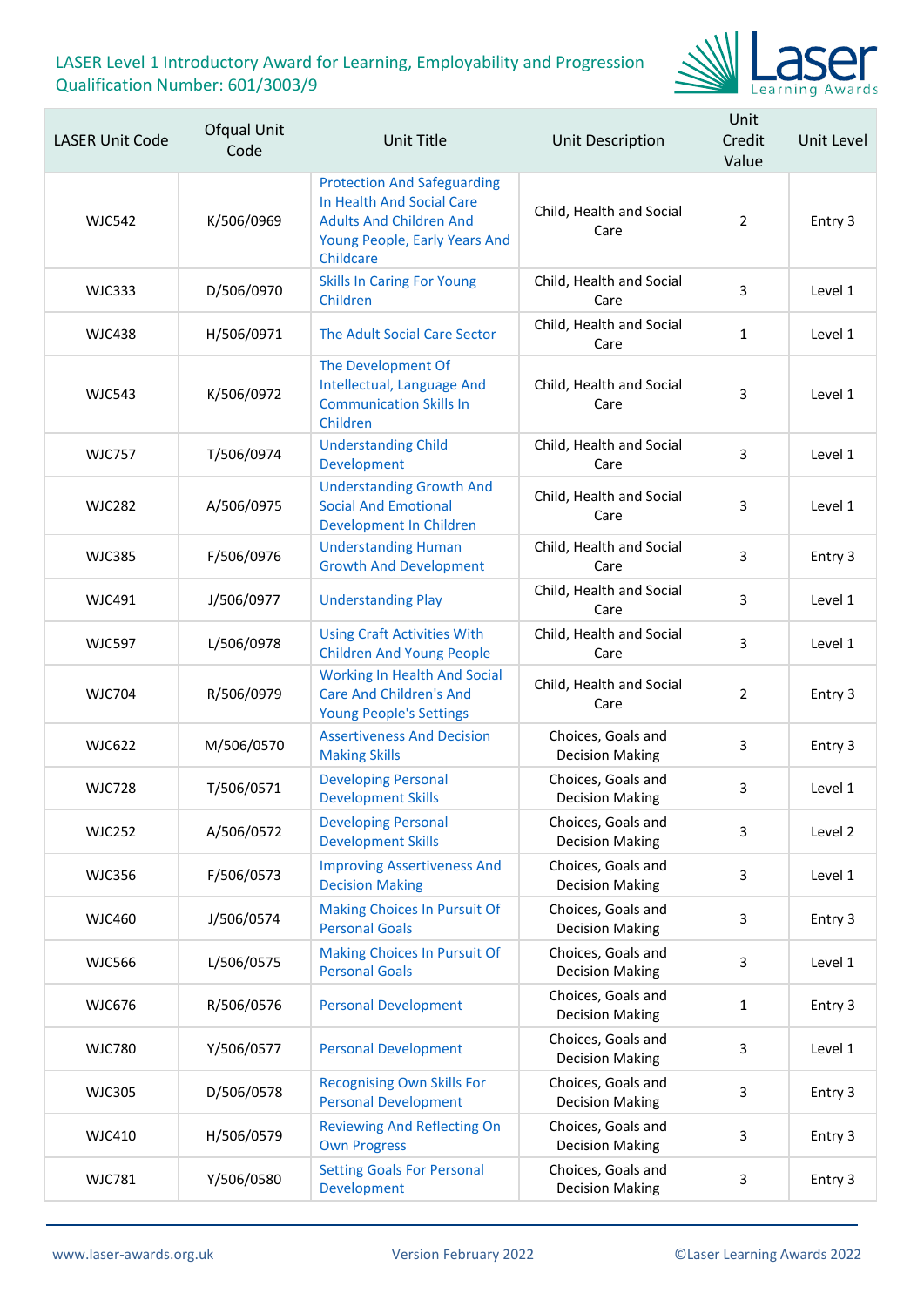

| <b>LASER Unit Code</b> | Ofqual Unit<br>Code | Unit Title                                                                             | Unit Description                             | Unit<br>Credit<br>Value | Unit Level |
|------------------------|---------------------|----------------------------------------------------------------------------------------|----------------------------------------------|-------------------------|------------|
| <b>WJC306</b>          | D/506/0581          | <b>Setting Goals For Personal</b><br>Development                                       | Choices, Goals and<br><b>Decision Making</b> | 3                       | Level 1    |
| WJC411                 | H/506/0582          | <b>Setting Targets</b>                                                                 | Choices, Goals and<br><b>Decision Making</b> | 3                       | Entry 3    |
| <b>WJC516</b>          | K/506/0583          | <b>Understanding Risk And</b><br><b>Making Personal Decisions</b>                      | Choices, Goals and<br><b>Decision Making</b> | 3                       | Level 1    |
| <b>WJC350</b>          | F/506/0508          | <b>Brickwork</b>                                                                       | <b>Construction and Trades</b><br>A          | 3                       | Entry 3    |
| <b>WJC616</b>          | M/506/0505          | <b>Brickwork: Assisting</b><br><b>Workshop Practice</b>                                | <b>Construction and Trades</b><br>А          | 3                       | Entry 3    |
| <b>WJC722</b>          | T/506/0506          | <b>Brickwork: Building A Half</b><br><b>Brick Wall Three Courses High</b>              | <b>Construction and Trades</b><br>A          | 3                       | Entry 3    |
| <b>WJC245</b>          | A/506/0507          | <b>Brickwork: Building A Three</b><br><b>Brick Square Hollow Pillar</b>                | <b>Construction and Trades</b><br>A          | 3                       | Entry 3    |
| <b>WJC454</b>          | J/506/0509          | <b>Building And Construction</b>                                                       | <b>Construction and Trades</b><br>A          | 3                       | Entry 3    |
| <b>WJC246</b>          | A/506/0510          | <b>Building Methods And</b><br><b>Construction Technology</b>                          | <b>Construction and Trades</b><br>A          | 3                       | Level 1    |
| <b>WJC351</b>          | F/506/0511          | <b>Carpentry And Joinery</b>                                                           | <b>Construction and Trades</b><br>Α          | 3                       | Entry 3    |
| <b>WJC455</b>          | J/506/0512          | <b>Carpentry Hand Skills</b>                                                           | <b>Construction and Trades</b><br>А          | 3                       | Level 1    |
| <b>WJC560</b>          | L/506/0513          | <b>Carrying Out Woodwork</b><br><b>Operations</b>                                      | <b>Construction and Trades</b><br>A          | 3                       | Entry 3    |
| <b>WJC775</b>          | Y/506/0515          | <b>Constructing A Cavity Wall</b><br><b>Using Bricklaying Skills</b>                   | <b>Construction and Trades</b><br>A          | 3                       | Level 1    |
| <b>WJC300</b>          | D/506/0516          | <b>Constructing A Half Brick Wall</b><br><b>Using Bricklaying Skills</b>               | <b>Construction and Trades</b><br>А          | 3                       | Level 1    |
| <b>WJC404</b>          | H/506/0517          | <b>Constructing A One Brick</b><br><b>Wide Wall Using Bricklaying</b><br><b>Skills</b> | <b>Construction and Trades</b><br>Α          | 3                       | Level 1    |
| <b>WJC670</b>          | R/506/0514          | <b>Constructing A Timber</b><br>Product                                                | <b>Construction and Trades</b><br>A          | 3                       | Level 1    |
| <b>WJC510</b>          | K/506/0518          | <b>Health And Safety:</b><br>Construction                                              | <b>Construction and Trades</b><br>A          | 3                       | Entry 3    |
| <b>WJC617</b>          | M/506/0519          | <b>Use Of Tools And Equipment</b><br><b>For Bricklaying</b>                            | <b>Construction and Trades</b><br>Α          | 3                       | Level 1    |
| <b>WJC405</b>          | H/506/0520          | <b>Using And Maintaining</b><br><b>Woodworking Tools</b>                               | <b>Construction and Trades</b><br>A          | 3                       | Level 1    |
| WJC511                 | K/506/0521          | <b>Woodworking Skills</b>                                                              | <b>Construction and Trades</b><br>A          | 3                       | Level 1    |
| <b>WJC720</b>          | T/506/0487          | <b>Assembling Units For Interiors</b>                                                  | <b>Construction and Trades</b><br>B          | $\mathbf{1}$            | Level 1    |
| <b>WJC509</b>          | K/506/0504          | <b>Basic Electrical Practices</b>                                                      | <b>Construction and Trades</b><br>B          | 3                       | Level 1    |
| <b>WJC243</b>          | A/506/0488          | <b>Fitting And Fixing Work</b><br><b>Surfaces</b>                                      | <b>Construction and Trades</b><br>B          | $\mathbf{1}$            | Level 1    |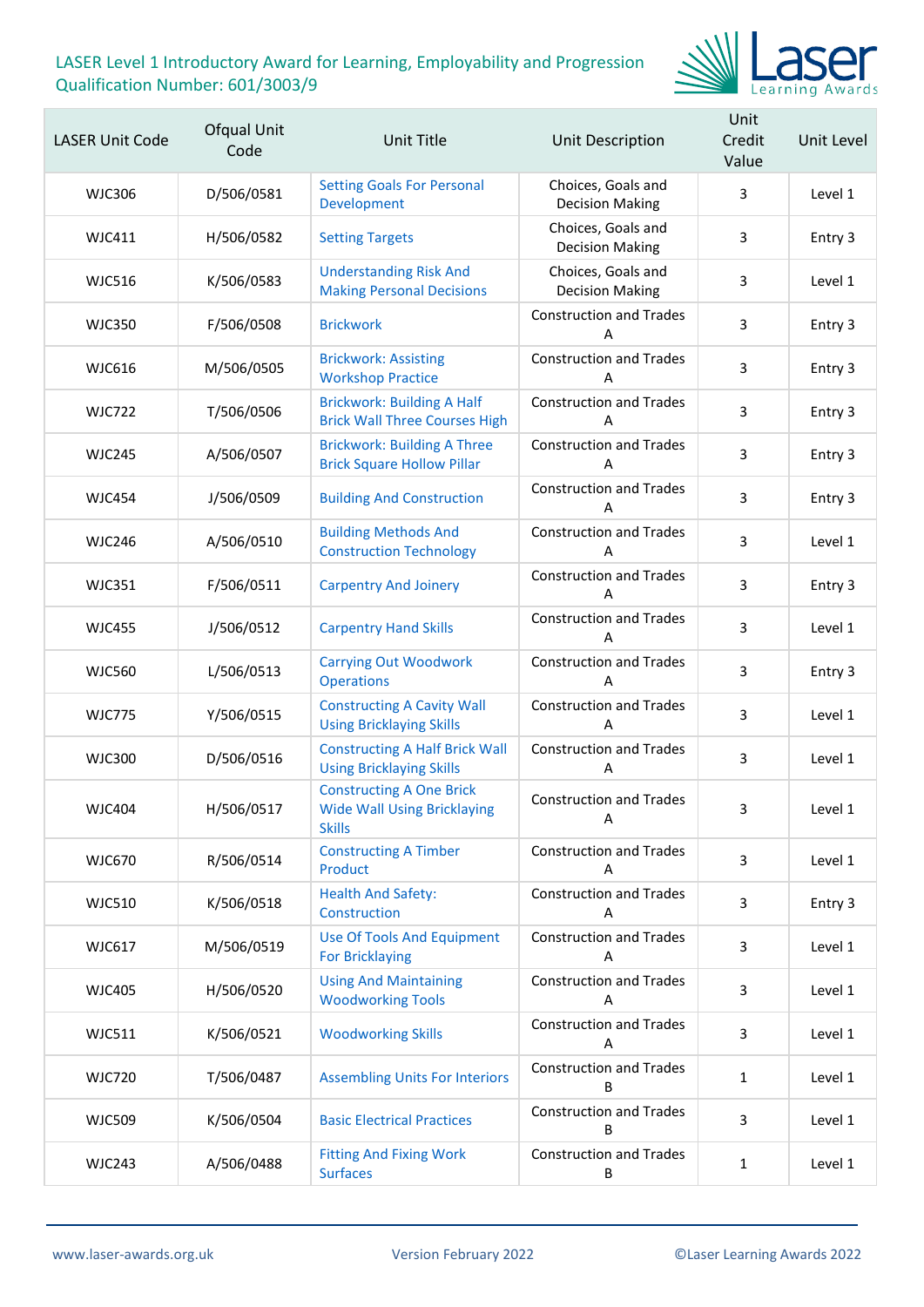

| <b>LASER Unit Code</b> | Ofqual Unit<br>Code | Unit Title                                                                      | Unit Description                    | Unit<br>Credit<br>Value | Unit Level |
|------------------------|---------------------|---------------------------------------------------------------------------------|-------------------------------------|-------------------------|------------|
| <b>WJC348</b>          | F/506/0489          | <b>Fitting Units For Interiors</b>                                              | <b>Construction and Trades</b><br>B | $\mathbf{1}$            | Level 1    |
| <b>WJC721</b>          | T/506/0490          | <b>Flooring Operations</b>                                                      | <b>Construction and Trades</b><br>B | 6                       | Entry 3    |
| WJC244                 | A/506/0491          | <b>Painting And Decorating Skills</b>                                           | <b>Construction and Trades</b><br>R | 3                       | Entry 3    |
| <b>WJC349</b>          | F/506/0492          | <b>Plastering Techniques</b>                                                    | <b>Construction and Trades</b><br>B | 3                       | Level 1    |
| <b>WJC453</b>          | J/506/0493          | <b>Plumbing In A Sink</b>                                                       | <b>Construction and Trades</b><br>B | 4                       | Level 1    |
| <b>WJC559</b>          | L/506/0494          | <b>Preparing Walls For</b><br><b>Decoration</b>                                 | <b>Construction and Trades</b><br>B | $\mathbf{1}$            | Level 1    |
| <b>WJC668</b>          | R/506/0495          | <b>Thinking About Next Steps In</b><br><b>Construction Trades</b>               | <b>Construction and Trades</b><br>B | $\mathbf{1}$            | Entry 3    |
| <b>WJC773</b>          | Y/506/0496          | <b>Using Decorative Paint Effects</b><br><b>For Interior Walls</b>              | <b>Construction and Trades</b><br>B | 3                       | Level 1    |
| <b>WJC298</b>          | D/506/0497          | <b>Using Floor And Wall Tiling</b><br><b>Techniques</b>                         | <b>Construction and Trades</b><br>B | 3                       | Level 1    |
| <b>WJC402</b>          | H/506/0498          | <b>Using Painting Skills For</b><br><b>Interior Walls</b>                       | <b>Construction and Trades</b><br>B | 3                       | Level 1    |
| <b>WJC669</b>          | R/506/0500          | <b>Using Plastering Skills -</b><br><b>Floating Coat To An Attached</b><br>Pier | <b>Construction and Trades</b><br>B | 3                       | Level 1    |
| <b>WJC774</b>          | Y/506/0501          | <b>Using Plastering Skills -</b><br><b>Plastering To A Window</b><br>Reveal     | <b>Construction and Trades</b><br>B | 3                       | Level 1    |
| <b>WJC299</b>          | D/506/0502          | Wallpapering                                                                    | <b>Construction and Trades</b><br>B | 3                       | Entry 3    |
| <b>WJC403</b>          | H/506/0503          | Wallpapering                                                                    | <b>Construction and Trades</b><br>B | 3                       | Level 1    |
| <b>WJC456</b>          | J/506/0526          | <b>Art And Design Project</b>                                                   | <b>Creative Arts</b>                | 4                       | Level 1    |
| <b>WJC618</b>          | M/506/0522          | Art And Design Project In 2 Or<br>3 Dimensions                                  | <b>Creative Arts</b>                | 3                       | Entry 3    |
| <b>WJC723</b>          | T/506/0523          | Art And Design: Using Colour                                                    | <b>Creative Arts</b>                | 3                       | Entry 3    |
| <b>WJC247</b>          | A/506/0524          | <b>Ceramics</b>                                                                 | <b>Creative Arts</b>                | 3                       | Level 1    |
| <b>WJC352</b>          | F/506/0525          | <b>Clothing Design</b>                                                          | <b>Creative Arts</b>                | 3                       | Entry 3    |
| <b>WJC561</b>          | L/506/0527          | <b>Core Skills For Art And Craft</b>                                            | <b>Creative Arts</b>                | 3                       | Entry 3    |
| WJC671                 | R/506/0528          | <b>Craft Skills</b>                                                             | <b>Creative Arts</b>                | 3                       | Level 1    |
| <b>WJC776</b>          | Y/506/0529          | <b>Developing Interior Design</b><br><b>Ideas</b>                               | <b>Creative Arts</b>                | 3                       | Level 1    |
| <b>WJC562</b>          | L/506/0530          | <b>Drawing And Painting</b>                                                     | <b>Creative Arts</b>                | 3                       | Entry 3    |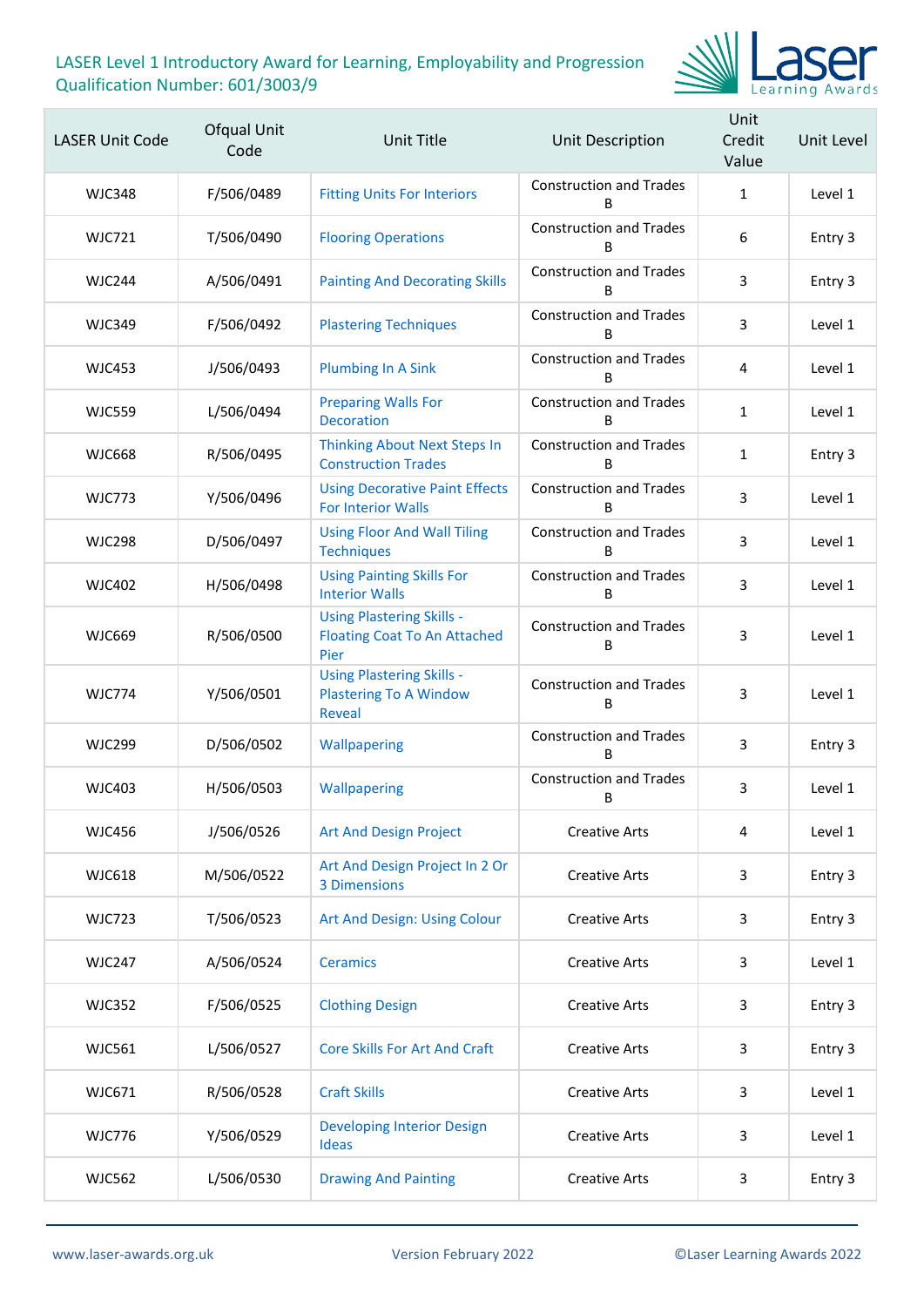

| <b>LASER Unit Code</b> | Ofqual Unit<br>Code | Unit Title                                                                                             | Unit Description     | Unit<br>Credit<br>Value | Unit Level |
|------------------------|---------------------|--------------------------------------------------------------------------------------------------------|----------------------|-------------------------|------------|
| WJC672                 | R/506/0531          | <b>Garment Making</b>                                                                                  | <b>Creative Arts</b> | 3                       | Entry 3    |
| <b>WJC777</b>          | Y/506/0532          | <b>Graphic Design</b>                                                                                  | <b>Creative Arts</b> | 3                       | Level 1    |
| WJC301                 | D/506/0533          | <b>Mixed Media In 2D</b>                                                                               | <b>Creative Arts</b> | 3                       | Entry 3    |
| <b>WJC406</b>          | H/506/0534          | <b>Needle/Textile Crafts</b>                                                                           | <b>Creative Arts</b> | 3                       | Entry 3    |
| <b>WJC512</b>          | K/506/0535          | Photography                                                                                            | <b>Creative Arts</b> | 3                       | Level 1    |
| <b>WJC619</b>          | M/506/0536          | Sculpture                                                                                              | <b>Creative Arts</b> | 3                       | Level 1    |
| <b>WJC724</b>          | T/506/0537          | <b>Soft Furnishing</b>                                                                                 | <b>Creative Arts</b> | 3                       | Entry 3    |
| <b>WJC248</b>          | A/506/0538          | <b>Using Tools And Equipment</b><br><b>For Garment Making</b>                                          | <b>Creative Arts</b> | 3                       | Level 1    |
| <b>WJC750</b>          | T/506/0859          | <b>Carrying Out A Systematic</b><br><b>Cycle Check</b>                                                 | Cycle and Car Care   | 1                       | Level 1    |
| <b>WJC643</b>          | M/506/0861          | <b>Checking And Maintaining Car</b><br><b>Tyre Pressure And Tread</b>                                  | Cycle and Car Care   | 1                       | Entry 3    |
| <b>WJC751</b>          | T/506/0862          | <b>Checking And Maintaining Car</b><br><b>Tyre Pressure And Tread</b>                                  | Cycle and Car Care   | 1                       | Level 1    |
| <b>WJC274</b>          | A/506/0863          | <b>Checking And Maintaining</b><br><b>Fluid Levels On A Car</b>                                        | Cycle and Car Care   | 1                       | Entry 3    |
| <b>WJC377</b>          | F/506/0864          | <b>Cleaning And Preparing A</b><br><b>Cycle For Use</b>                                                | Cycle and Car Care   | 1                       | Entry 3    |
| <b>WJC481</b>          | J/506/0865          | <b>Lubricating And Tensioning A</b><br><b>Single Speed Cycle Chain</b>                                 | Cycle and Car Care   | 1                       | Entry 3    |
| <b>WJC589</b>          | L/506/0866          | <b>Removing And Replacing A</b><br><b>Cycle Rim Brake Assembly</b>                                     | Cycle and Car Care   | $\mathbf{2}^{\prime}$   | Level 1    |
| <b>WJC694</b>          | R/506/0867          | <b>Removing And Replacing</b><br><b>Cycle Saddles And Seatposts</b><br><b>And Adjusting Handlebars</b> | Cycle and Car Care   | $\mathbf{1}$            | Entry 3    |
| <b>WJC801</b>          | Y/506/0868          | <b>Removing And Replacing</b><br><b>Cycle Wheels, Tyres And Inner</b><br><b>Tubes</b>                  | Cycle and Car Care   | 1                       | Entry 3    |
| <b>WJC326</b>          | D/506/0869          | <b>Repairing A Cycle Puncture</b>                                                                      | Cycle and Car Care   | $\mathbf{1}$            | Level 1    |
| <b>WJG572</b>          | D/617/3831          | <b>Routine Motorcycle</b><br><b>Maintenance Processes And</b><br><b>Procedures</b>                     | Cycle and Car Care   | 4                       | Level 1    |
| <b>WJC327</b>          | D/506/0872          | <b>Routine Vehicle Checks</b>                                                                          | Cycle and Car Care   | 2                       | Entry 3    |
| WJC431                 | H/506/0873          | <b>Routine Wheel And Tyre</b><br><b>Checks</b>                                                         | Cycle and Car Care   | $\overline{2}$          | Entry 3    |
| <b>WJC533</b>          | K/506/0874          | <b>Valeting A Car Interior</b>                                                                         | Cycle and Car Care   | 3                       | Entry 3    |
| <b>WJC275</b>          | A/506/0877          | <b>Valeting A Vehicle</b>                                                                              | Cycle and Car Care   | 4                       | Level 1    |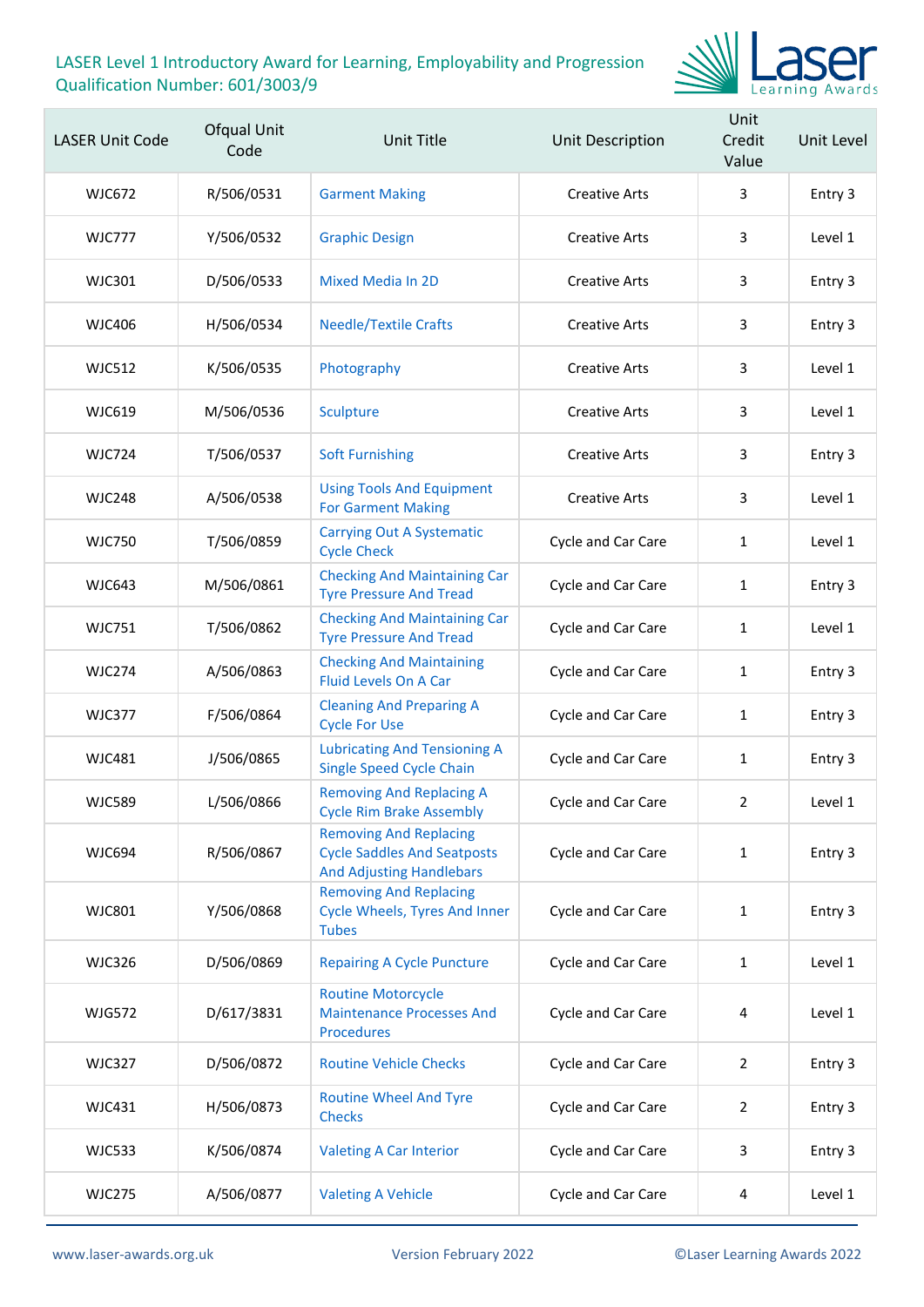

| <b>LASER Unit Code</b> | Ofqual Unit<br>Code | Unit Title                                                             | Unit Description            | Unit<br>Credit<br>Value | Unit Level |
|------------------------|---------------------|------------------------------------------------------------------------|-----------------------------|-------------------------|------------|
| <b>WJC482</b>          | J/506/0879          | <b>Vehicle Valeting</b>                                                | Cycle and Car Care          | 3                       | Entry 3    |
| <b>WJC378</b>          | F/506/0881          | <b>Washing, Waxing And</b><br><b>Polishing A Car Exterior</b>          | Cycle and Car Care          | 4                       | Entry 3    |
| <b>WJG563</b>          | A/617/3562          | <b>First Aid Requirements In The</b><br>Workplace                      | <b>Employability Skills</b> | 1                       | Level 1    |
| <b>WJC634</b>          | M/506/0746          | <b>Customer Service</b>                                                | <b>Employability Skills</b> | 3                       | Entry 3    |
| <b>WJC739</b>          | T/506/0747          | <b>Customer Service</b>                                                | <b>Employability Skills</b> | 3                       | Level 1    |
| <b>WJC263</b>          | A/506/0748          | <b>Developing Employability</b><br><b>Skills Through Group Work</b>    | <b>Employability Skills</b> | 3                       | Level 1    |
| <b>WJC369</b>          | F/506/0752          | <b>Enterprise Activity: Producing</b><br><b>Products Or Services</b>   | <b>Employability Skills</b> | 3                       | Entry 3    |
| <b>WJC471</b>          | J/506/0753          | Health, Safety And First Aid At<br><b>Work</b>                         | <b>Employability Skills</b> | 3                       | Level 1    |
| <b>WJC685</b>          | R/506/0755          | <b>Negotiation Skills</b>                                              | <b>Employability Skills</b> | 3                       | Level 1    |
| <b>WJC316</b>          | D/506/0757          | <b>Organisational Skills</b>                                           | <b>Employability Skills</b> | 3                       | Level 1    |
| <b>WJC423</b>          | H/506/0758          | <b>Skills For Employability</b>                                        | <b>Employability Skills</b> | 3                       | Entry 3    |
| <b>WJC317</b>          | D/506/0760          | <b>Time Management</b>                                                 | <b>Employability Skills</b> | 3                       | Level 1    |
| <b>WJC424</b>          | H/506/0761          | <b>Understanding Time</b><br><b>Management In The</b><br>Workplace     | <b>Employability Skills</b> | $\overline{2}$          | Level 1    |
| <b>WJC528</b>          | K/506/0762          | <b>Undertaking An Enterprise</b><br>Project                            | <b>Employability Skills</b> | 6                       | Entry 3    |
| <b>WJC741</b>          | T/506/0764          | <b>Undertaking An Enterprise</b><br>Project                            | <b>Employability Skills</b> | 3                       | Level 1    |
| <b>WJC265</b>          | A/506/0765          | <b>Undertaking An Enterprise</b><br>Project                            | <b>Employability Skills</b> | 3                       | Level 2    |
| <b>WJC797</b>          | Y/506/0823          | <b>Beauty Care</b>                                                     | Hair and Beauty             | 3                       | Entry 3    |
| <b>WJC271</b>          | A/506/0829          | <b>Creating And Maintaining</b><br><b>Retail Displays In The Salon</b> | Hair and Beauty             | $\overline{2}$          | Level 1    |
| <b>WJC748</b>          | T/506/0831          | <b>Facial Cleansing, Toning And</b><br><b>Massage</b>                  | Hair and Beauty             | 3                       | Entry 3    |
| <b>WJC272</b>          | A/506/0832          | <b>Hair Plaiting</b>                                                   | Hair and Beauty             | 3                       | Entry 3    |
| <b>WJC374</b>          | F/506/0833          | <b>Hairdressing: Assisting A</b><br><b>Stylist</b>                     | Hair and Beauty             | 3                       | Entry 3    |
| <b>WJC478</b>          | J/506/0834          | Hairdressing: Health And<br>Safety                                     | Hair and Beauty             | 3                       | Entry 3    |
| <b>WJC586</b>          | L/506/0835          | <b>Hairdressing: Working</b><br>Relationships                          | Hair and Beauty             | 3                       | Entry 3    |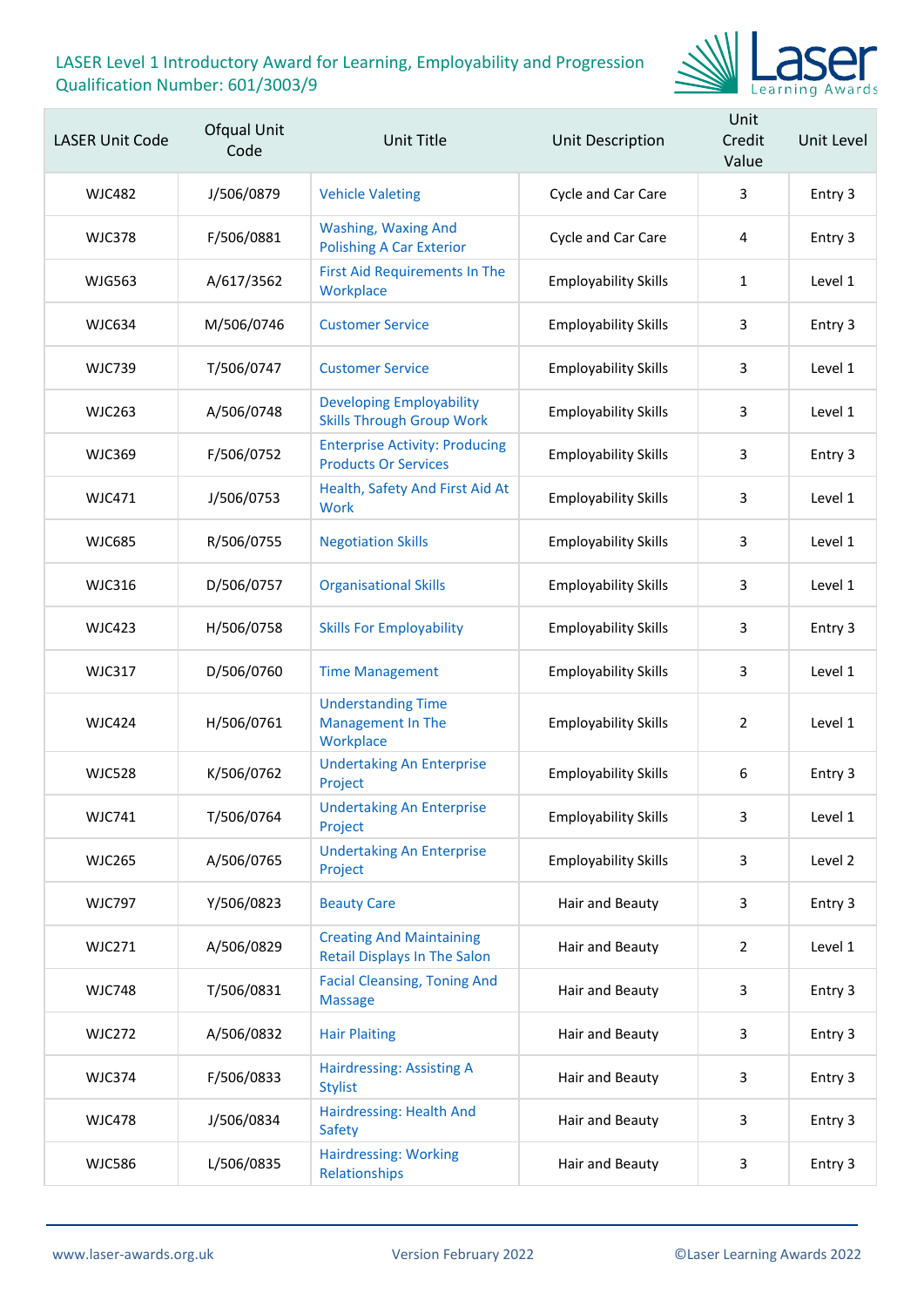

| <b>LASER Unit Code</b> | Ofqual Unit<br>Code | Unit Title                                                                       | Unit Description                             | Unit<br>Credit<br>Value | Unit Level |
|------------------------|---------------------|----------------------------------------------------------------------------------|----------------------------------------------|-------------------------|------------|
| <b>WJC798</b>          | Y/506/0837          | <b>Hand Care</b>                                                                 | Hair and Beauty                              | 3                       | Entry 3    |
| <b>WJC799</b>          | Y/506/0840          | <b>Nail Art Application</b>                                                      | Hair and Beauty                              | 3                       | Level 1    |
| <b>WJC430</b>          | H/506/0842          | <b>Plaiting And Twisting Hair</b>                                                | Hair and Beauty                              | 3                       | Level 1    |
| <b>WJC532</b>          | K/506/0843          | <b>Providing Basic Manicure</b><br><b>Treatment</b>                              | Hair and Beauty                              | 3                       | Level 1    |
| <b>WJC273</b>          | A/506/0846          | <b>Providing Basic Pedicure</b><br><b>Treatment</b>                              | Hair and Beauty                              | 3                       | Level 1    |
| <b>WJC479</b>          | J/506/0848          | <b>Shampoo And Conditioning</b>                                                  | Hair and Beauty                              | 3                       | Entry 3    |
| <b>WJC587</b>          | L/506/0849          | <b>Skin Care</b>                                                                 | Hair and Beauty                              | 3                       | Entry 3    |
| <b>WJC480</b>          | J/506/0851          | <b>Styling Men's Hair</b>                                                        | Hair and Beauty                              | 3                       | Level 1    |
| <b>WJC800</b>          | Y/506/0854          | <b>Styling Women's Hair</b>                                                      | Hair and Beauty                              | 3                       | Level 1    |
| <b>WJC325</b>          | D/506/0855          | The Hair And Beauty Sector                                                       | Hair and Beauty                              | 2                       | Entry 3    |
| <b>WJC623</b>          | M/506/0584          | <b>Alcohol And Drug Misuse</b><br><b>Awareness</b>                               | Healthy Living and<br>Substance Abuse        | 3                       | Entry 3    |
| <b>WJC729</b>          | T/506/0585          | <b>Alcohol Awareness For The</b><br>Individual                                   | Healthy Living and<br>Substance Abuse        | 3                       | Level 1    |
| <b>WJC253</b>          | A/506/0586          | <b>Alcohol Awareness For The</b><br>Individual                                   | Healthy Living and<br>Substance Abuse        | 3                       | Level 2    |
| <b>WJC357</b>          | F/506/0587          | <b>Drug Awareness</b>                                                            | Healthy Living and<br>Substance Abuse        | 3                       | Level 1    |
| <b>WJC461</b>          | J/506/0588          | <b>Drug Awareness</b>                                                            | Healthy Living and<br>Substance Abuse        | 3                       | Level 2    |
| <b>WJC567</b>          | L/506/0589          | <b>Healthy Eating For Children</b>                                               | Healthy Living and<br>Substance Abuse        | 3                       | Level 1    |
| <b>WJC358</b>          | F/506/0590          | <b>Healthy Living</b>                                                            | Healthy Living and<br>Substance Abuse        | 3                       | Entry 3    |
| <b>WJC568</b>          | L/506/0592          | <b>Healthy Living</b>                                                            | Healthy Living and<br><b>Substance Abuse</b> | 3                       | Level 1    |
| <b>WJC307</b>          | D/506/0595          | <b>Healthy Living</b>                                                            | Healthy Living and<br>Substance Abuse        | 3                       | Level 2    |
| <b>WJC412</b>          | H/506/0596          | <b>Stress Management</b>                                                         | Healthy Living and<br>Substance Abuse        | 3                       | Entry 3    |
| <b>WJC624</b>          | M/506/0598          | <b>Substance Misuse Awareness</b>                                                | Healthy Living and<br>Substance Abuse        | 3                       | Entry 3    |
| <b>WJC730</b>          | T/506/0599          | <b>Understanding How To</b><br><b>Maintain Personal Health And</b><br>Wellbeing  | Healthy Living and<br>Substance Abuse        | 3                       | Level 1    |
| <b>WJC413</b>          | H/506/0601          | <b>Understanding Stress And</b><br><b>Stress Management</b><br><b>Techniques</b> | Healthy Living and<br>Substance Abuse        | 3                       | Level 1    |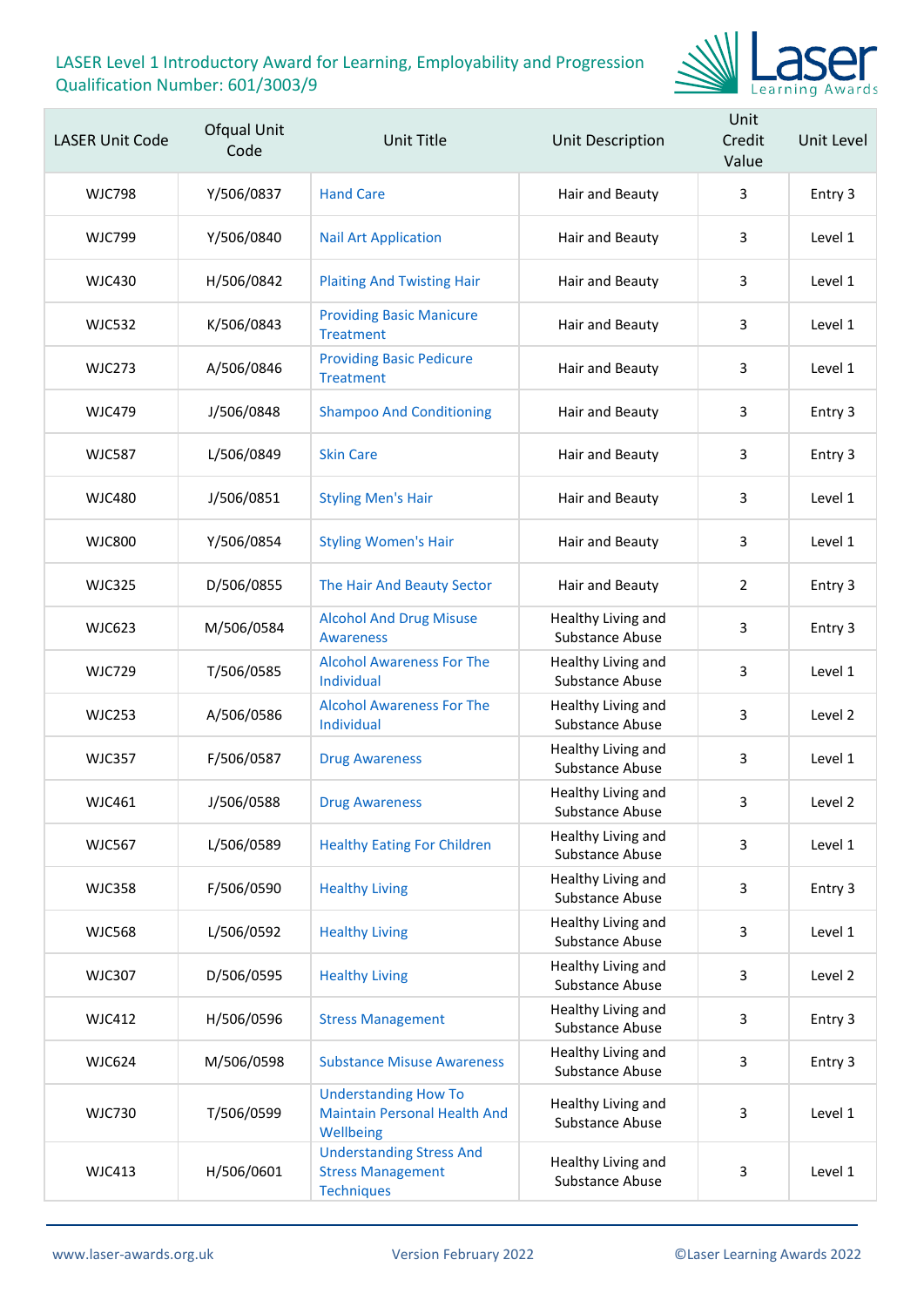

| <b>LASER Unit Code</b> | Ofqual Unit<br>Code | Unit Title                                                                                      | Unit Description                             | Unit<br>Credit<br>Value | Unit Level |
|------------------------|---------------------|-------------------------------------------------------------------------------------------------|----------------------------------------------|-------------------------|------------|
| <b>WJC782</b>          | Y/506/0613          | <b>Understanding The</b><br><b>Importance Of A Balanced</b><br><b>Diet And Regular Exercise</b> | Healthy Living and<br><b>Substance Abuse</b> | $\mathbf{1}$            | Level 1    |
| <b>WJC495</b>          | J/506/1014          | <b>Colour Theory For Floristry</b>                                                              | Horticulture and Floristry                   | $\overline{2}$          | Level 1    |
| <b>WJC601</b>          | L/506/1015          | <b>Cultivating Compost And Soils</b>                                                            | Horticulture and Floristry                   | 3                       | Level 1    |
| <b>WJC708</b>          | R/506/1016          | <b>Cultivating Herbs</b>                                                                        | Horticulture and Floristry                   | 3                       | Level 1    |
| <b>WJC813</b>          | Y/506/1017          | <b>Cultivating Plant Cuttings</b>                                                               | Horticulture and Floristry                   | 3                       | Entry 3    |
| <b>WJC546</b>          | K/506/1023          | <b>Designing And Constructing</b><br><b>Floral Arrangements</b>                                 | Horticulture and Floristry                   | 3                       | Level 1    |
| <b>WJC337</b>          | D/506/1018          | <b>Floristry Skills</b>                                                                         | Horticulture and Floristry                   | $\overline{4}$          | Entry 3    |
| <b>WJC442</b>          | H/506/1019          | <b>Garden Horticulture And</b><br>Maintenance                                                   | Horticulture and Floristry                   | 6                       | Entry 3    |
| <b>WJC814</b>          | Y/506/1020          | <b>Interaction Between Honey</b><br><b>Bees And Flowering Plants</b>                            | Horticulture and Floristry                   | 1                       | Level 1    |
| <b>WJC338</b>          | D/506/1021          | Landscaping                                                                                     | Horticulture and Floristry                   | 4                       | Level 1    |
| <b>WJC443</b>          | H/506/1022          | <b>Planting In A Container</b>                                                                  | Horticulture and Floristry                   | 3                       | Entry 3    |
| <b>WJC656</b>          | M/506/1024          | <b>Propagation Of Plants</b>                                                                    | Horticulture and Floristry                   | 3                       | Entry 3    |
| <b>WJC388</b>          | F/506/1027          | <b>Sowing And Growing Garden</b><br><b>Plants</b>                                               | Horticulture and Floristry                   | 6                       | Entry 3    |
| <b>WJC389</b>          | F/506/1030          | <b>Understanding Organic</b><br>Horticulture                                                    | Horticulture and Floristry                   | 3                       | Level 1    |
| WJC603                 | L/506/1032          | <b>Understanding Plant Pruning</b>                                                              | Horticulture and Floristry                   | 1                       | Level 1    |
| <b>WJC815</b>          | Y/506/1034          | <b>Understanding Sowing And</b><br><b>Growing Techniques</b>                                    | Horticulture and Floristry                   | 3                       | Level 1    |
| <b>WJC547</b>          | K/506/1037          | <b>Understanding Techniques</b><br><b>Used In Floristry</b>                                     | Horticulture and Floristry                   | 3                       | Level 1    |
| <b>WJC657</b>          | M/506/1038          | <b>Using And Maintaining</b><br><b>Garden Tools</b>                                             | Horticulture and Floristry                   | 3                       | Entry 3    |
| <b>WJC689</b>          | R/506/0805          | <b>Basic Cooking</b>                                                                            | <b>Hospitality and Catering</b>              | 2                       | Entry 3    |
| <b>WJC320</b>          | D/506/0807          | <b>Basic Food Preparation</b>                                                                   | <b>Hospitality and Catering</b>              | $\overline{2}$          | Entry 3    |
| <b>WJC796</b>          | Y/506/0806          | <b>Basic Food Preparation And</b><br>Cooking                                                    | <b>Hospitality and Catering</b>              | 3                       | Level 1    |
| <b>WJC426</b>          | H/506/0808          | <b>Bookings, Orders And</b><br>Payments                                                         | <b>Hospitality and Catering</b>              | $\overline{2}$          | Level 1    |
| <b>WJC529</b>          | K/506/0809          | <b>Customer Service In The</b><br><b>Hospitality Industry</b>                                   | <b>Hospitality and Catering</b>              | $\mathbf{1}$            | Entry 3    |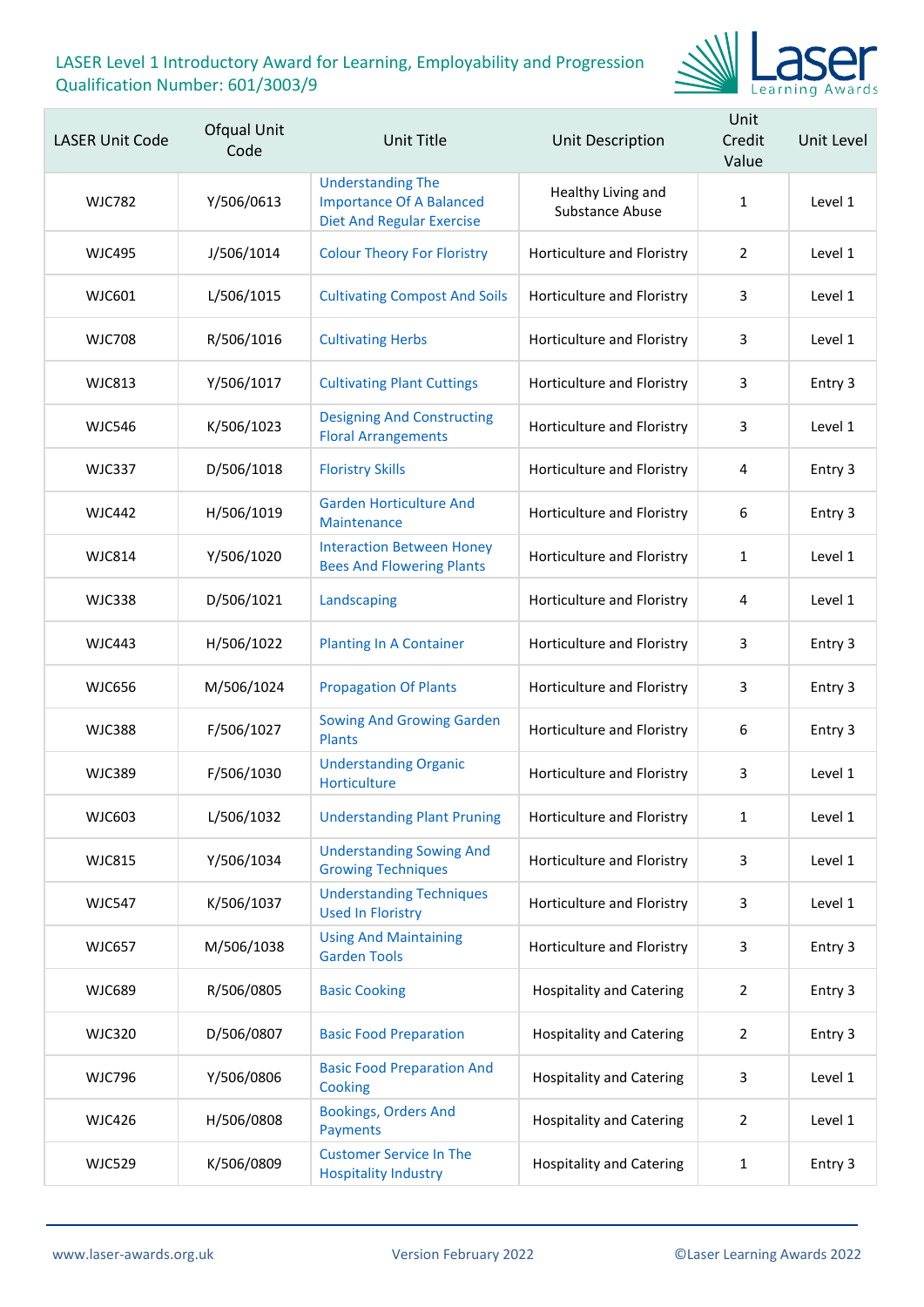

| <b>LASER Unit Code</b> | Ofqual Unit<br>Code | Unit Title                                                       | <b>Unit Description</b>                       | Unit<br>Credit<br>Value | Unit Level |
|------------------------|---------------------|------------------------------------------------------------------|-----------------------------------------------|-------------------------|------------|
| <b>WJC321</b>          | D/506/0810          | <b>Customer Service In The</b><br><b>Hospitality Industry</b>    | <b>Hospitality and Catering</b>               | 3                       | Level 1    |
| <b>WJC427</b>          | H/506/0811          | <b>Event Planning</b>                                            | <b>Hospitality and Catering</b>               | 3                       | Level 1    |
| <b>WJC530</b>          | K/506/0812          | <b>Food Hygiene And Safety</b>                                   | <b>Hospitality and Catering</b>               | $\overline{2}$          | Entry 3    |
| <b>WJC639</b>          | M/506/0813          | <b>Food Service</b>                                              | <b>Hospitality and Catering</b>               | 3                       | Level 1    |
| <b>WJC746</b>          | T/506/0814          | <b>Guest Services In The</b><br><b>Hospitality Industry</b>      | <b>Hospitality and Catering</b>               | $\mathbf{1}$            | Entry 3    |
| <b>WJC270</b>          | A/506/0815          | <b>Introduction To The</b><br><b>Hospitality Industry</b>        | <b>Hospitality and Catering</b>               | 1                       | Entry 3    |
| <b>WJC373</b>          | F/506/0816          | <b>Making And Storing Baked</b><br><b>Products</b>               | <b>Hospitality and Catering</b>               | 3                       | Entry 3    |
| <b>WJC476</b>          | J/506/0817          | <b>Preparing And Cooking Fish,</b><br><b>Meat And Poultry</b>    | <b>Hospitality and Catering</b>               | 3                       | Entry 3    |
| <b>WJC584</b>          | L/506/0818          | <b>Preparing And Cooking Fruit</b><br><b>And Vegetables</b>      | <b>Hospitality and Catering</b>               | 3                       | Entry 3    |
| <b>WJC690</b>          | R/506/0819          | <b>Preparing And Serving Drinks</b>                              | <b>Hospitality and Catering</b>               | 3                       | Level 1    |
| <b>WJC477</b>          | J/506/0820          | <b>Serving Food And Drink</b>                                    | <b>Hospitality and Catering</b>               | 2                       | Entry 3    |
| <b>WJC585</b>          | L/506/0821          | <b>Using Kitchen Equipment</b>                                   | <b>Hospitality and Catering</b>               | 1                       | Level 1    |
| <b>WJC355</b>          | F/506/0556          | Active Citizenship In The Local<br>Community                     | Independence,<br>Community and<br>Citizenship | 1                       | Level 1    |
| <b>WJC458</b>          | J/506/0557          | <b>Aspects Of Citizenship</b>                                    | Independence,<br>Community and<br>Citizenship | 3                       | Level 1    |
| <b>WJC564</b>          | L/506/0558          | <b>Assertive Living</b>                                          | Independence,<br>Community and<br>Citizenship | 3                       | Level 1    |
| <b>WJC674</b>          | R/506/0559          | <b>Develop Independent Skills</b><br>For Living In The Community | Independence,<br>Community and<br>Citizenship | 3                       | Level 1    |
| <b>WJC459</b>          | J/506/0560          | <b>Developing Skills For</b><br><b>Independent Life</b>          | Independence,<br>Community and<br>Citizenship | 3                       | Level 1    |
| <b>WJC565</b>          | L/506/0561          | <b>General Skills For</b><br><b>Independent Living</b>           | Independence,<br>Community and<br>Citizenship | 4                       | Entry 3    |
| <b>WJC675</b>          | R/506/0562          | <b>Individual Rights And</b><br>Responsibilities                 | Independence,<br>Community and<br>Citizenship | $\mathbf{1}$            | Entry 3    |
| <b>WJC779</b>          | Y/506/0563          | <b>Living In The Community</b>                                   | Independence,<br>Community and<br>Citizenship | 3                       | Entry 3    |
| <b>WJC304</b>          | D/506/0564          | <b>Self Advocacy</b>                                             | Independence,<br>Community and<br>Citizenship | 3                       | Entry 3    |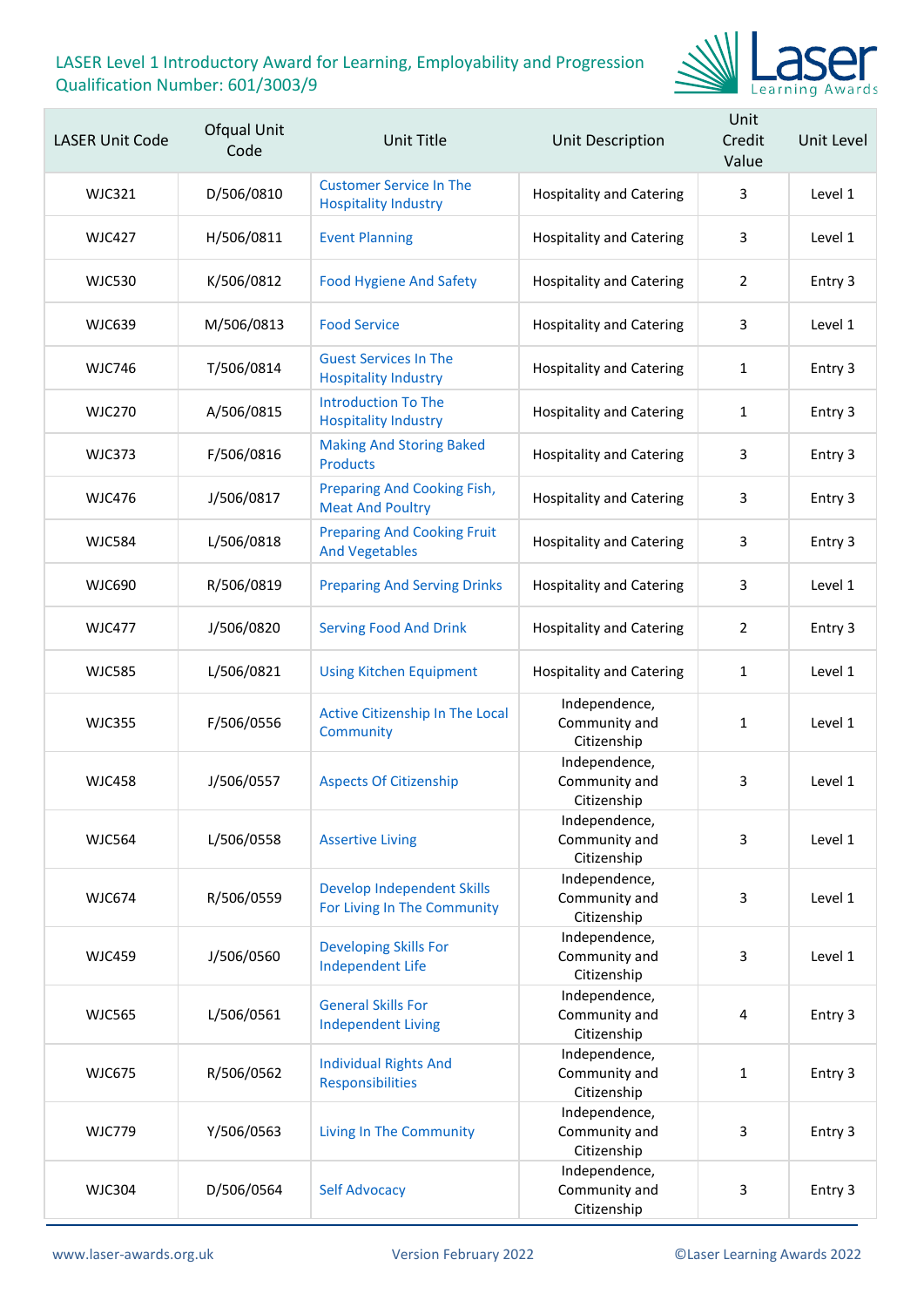

| <b>LASER Unit Code</b> | Ofqual Unit<br>Code | Unit Title                                                                        | Unit Description                              | Unit<br>Credit<br>Value | Unit Level |
|------------------------|---------------------|-----------------------------------------------------------------------------------|-----------------------------------------------|-------------------------|------------|
| <b>WJC409</b>          | H/506/0565          | <b>The Local Community</b>                                                        | Independence,<br>Community and<br>Citizenship | 1                       | Entry 3    |
| <b>WJC515</b>          | K/506/0566          | The Rights And<br><b>Responsibilities Of Citizenship</b>                          | Independence,<br>Community and<br>Citizenship | 3                       | Entry 3    |
| WJC621                 | M/506/0567          | <b>Understanding Rights And</b><br><b>Responsibilities Of Citizenship</b>         | Independence,<br>Community and<br>Citizenship | 3                       | Level 1    |
| <b>WJC727</b>          | T/506/0568          | <b>Understanding The Role Of</b><br><b>Young People As Peer</b><br><b>Mentors</b> | Independence,<br>Community and<br>Citizenship | 3                       | Level 1    |
| <b>WJC251</b>          | A/506/0569          | <b>Using Social And Leisure</b><br><b>Facilities</b>                              | Independence,<br>Community and<br>Citizenship | 3                       | Entry 3    |
| <b>WJC786</b>          | Y/506/0661          | <b>Developing Own</b><br><b>Interpersonal Skills</b>                              | Interpersonal Skills and<br>Teamwork          | 3                       | Level 1    |
| <b>WJC311</b>          | D/506/0662          | <b>Developing Own</b><br><b>Interpersonal Skills</b>                              | Interpersonal Skills and<br>Teamwork          | 3                       | Level 2    |
| <b>WJC418</b>          | H/506/0663          | <b>Group And Teamwork</b><br><b>Communication Skills</b>                          | Interpersonal Skills and<br>Teamwork          | 3                       | Entry 3    |
| <b>WJC519</b>          | K/506/0664          | <b>Group And Teamwork</b><br><b>Communication Skills</b>                          | Interpersonal Skills and<br>Teamwork          | 3                       | Level 1    |
| <b>WJC735</b>          | T/506/0666          | <b>Group And Teamwork</b><br><b>Communication Skills</b>                          | Interpersonal Skills and<br>Teamwork          | 3                       | Level 2    |
| <b>WJG568</b>          | M/617/3915          | <b>Lip Reading Skills</b>                                                         | Interpersonal Skills and<br>Teamwork          | 3                       | Entry 3    |
| <b>WJG567</b>          | A/617/3917          | <b>Lip Reading Skills</b>                                                         | Interpersonal Skills and<br>Teamwork          | 6                       | Level 1    |
| <b>WJC466</b>          | J/506/0669          | <b>Speaking And Listening Skills</b>                                              | Interpersonal Skills and<br>Teamwork          | 3                       | Level 1    |
| <b>WJC257</b>          | A/506/0670          | <b>Speaking And Listening Skills</b>                                              | Interpersonal Skills and<br>Teamwork          | 3                       | Level 2    |
| <b>WJC363</b>          | F/506/0671          | <b>Speaking To Communicate</b>                                                    | Interpersonal Skills and<br>Teamwork          | $\mathbf{1}$            | Entry 3    |
| <b>WJC467</b>          | J/506/0672          | <b>Using Listening And</b><br><b>Responding Skills</b>                            | Interpersonal Skills and<br>Teamwork          | $\mathbf{1}$            | Entry 3    |
| <b>WJC787</b>          | Y/506/0675          | <b>Using Teamwork Skills</b>                                                      | Interpersonal Skills and<br>Teamwork          | 3                       | Entry 3    |
| <b>WJC312</b>          | D/506/0676          | <b>Using Teamwork Skills</b>                                                      | Interpersonal Skills and<br>Teamwork          | 3                       | Level 1    |
| <b>WJC419</b>          | H/506/0677          | <b>Using Teamwork Skills</b>                                                      | Interpersonal Skills and<br>Teamwork          | 3                       | Level 2    |
| <b>WJG555</b>          | A/617/3903          | <b>Creating And Editing</b><br><b>Electronic Documents</b>                        | <b>IT for Users</b>                           | 3                       | Entry 3    |
| <b>WJG556</b>          | K/617/3797          | <b>Creating And Publishing Web</b><br><b>Pages</b>                                | <b>IT for Users</b>                           | 3                       | Level 1    |
| <b>WJC292</b>          | D/506/0337          | <b>Cyber-Bullying Awareness</b>                                                   | IT for Users                                  | $\overline{2}$          | Level 1    |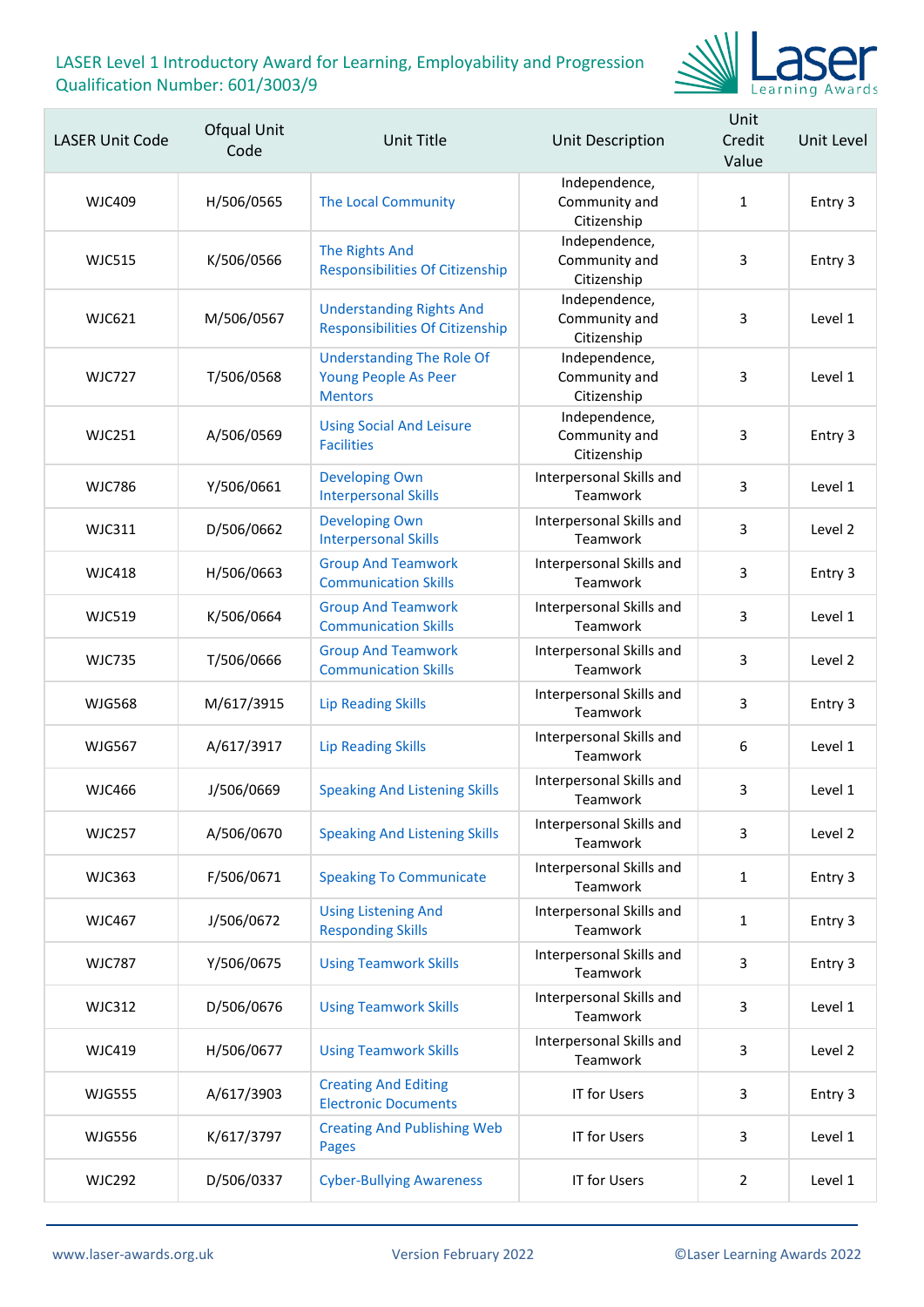

| <b>LASER Unit Code</b> | Ofqual Unit<br>Code | <b>Unit Title</b>                                            | Unit Description    | Unit<br>Credit<br>Value | Unit Level |
|------------------------|---------------------|--------------------------------------------------------------|---------------------|-------------------------|------------|
| <b>WJC395</b>          | H/506/0338          | Digital Audio, Video And<br>Photography                      | <b>IT for Users</b> | $\mathbf{1}$            | Entry 3    |
| <b>WJG558</b>          | M/617/3798          | <b>Digital Literacy</b>                                      | <b>IT for Users</b> | 3                       | Entry 3    |
| <b>WJG559</b>          | A/617/3965          | <b>Digital Music</b>                                         | <b>IT for Users</b> | $\overline{2}$          | Entry 3    |
| <b>WJG560</b>          | K/617/3802          | <b>Digital Photography</b>                                   | <b>IT for Users</b> | 3                       | Entry 3    |
| <b>WJG562</b>          | M/617/3820          | <b>Exploring Social Media</b>                                | <b>IT for Users</b> | $\overline{2}$          | Entry 3    |
| <b>WJG564</b>          | M/617/3803          | <b>IT Communication</b><br><b>Fundamentals</b>               | <b>IT for Users</b> | $\overline{2}$          | Level 1    |
| <b>WJG565</b>          | T/617/3821          | <b>IT Maintenance For Users</b>                              | <b>IT for Users</b> | 2                       | Level 1    |
| <b>WJC238</b>          | A/506/0345          | <b>IT Security For Users</b>                                 | <b>IT for Users</b> | $\mathbf{1}$            | Level 1    |
| <b>WJC343</b>          | F/506/0346          | <b>IT Software Fundamentals</b>                              | <b>IT for Users</b> | 3                       | Level 1    |
| <b>WJG566</b>          | A/617/3822          | <b>IT Troubleshooting For Users</b>                          | <b>IT for Users</b> | 2                       | Level 1    |
| <b>WJC552</b>          | L/506/0348          | <b>IT User Fundamentals</b>                                  | <b>IT for Users</b> | $\overline{2}$          | Entry 3    |
| <b>WJC662</b>          | R/506/0349          | <b>IT User Fundamentals</b>                                  | <b>IT for Users</b> | 3                       | Level 1    |
| <b>WJG569</b>          | F/617/3823          | Personal Digital Photograph<br>Processing                    | <b>IT for Users</b> | $\mathbf{1}$            | Entry 3    |
| <b>WJC553</b>          | L/506/0351          | <b>Principles Of Internet Safety</b>                         | <b>IT for Users</b> | $\overline{2}$          | Level 1    |
| WJC663                 | R/506/0352          | <b>Producing Charts Using ICT</b>                            | <b>IT for Users</b> | 3                       | Entry 3    |
| <b>WJC768</b>          | Y/506/0353          | <b>Selecting Information Using</b><br>The Internet           | <b>IT for Users</b> | $\mathbf{1}$            | Entry 3    |
| <b>WJC294</b>          | D/506/0354          | <b>Social Networking</b>                                     | <b>IT for Users</b> | $\overline{2}$          | Level 1    |
| <b>WJC397</b>          | H/506/0355          | The Internet And World Wide<br>Web                           | <b>IT for Users</b> | $\mathbf{1}$            | Entry 3    |
| <b>WJC505</b>          | K/506/0356          | <b>Understanding Computer</b><br><b>Basics</b>               | <b>IT for Users</b> | $\mathbf{1}$            | Entry 3    |
| WJC610                 | M/506/0357          | <b>Understanding Computer</b><br><b>Security And Privacy</b> | <b>IT for Users</b> | $\mathbf{1}$            | Entry 3    |
| <b>WJC716</b>          | T/506/0358          | <b>Understanding Digital</b><br><b>Technology</b>            | <b>IT for Users</b> | $\overline{2}$          | Entry 3    |
| <b>WJC239</b>          | A/506/0359          | <b>Using Audio And Video</b><br>Software                     | <b>IT for Users</b> | $\overline{2}$          | Entry 3    |
| WJC611                 | M/506/0360          | <b>Using Database Software</b>                               | IT for Users        | $\overline{2}$          | Entry 3    |
| <b>WJC717</b>          | T/506/0361          | <b>Using Design And Imaging</b><br>Software                  | <b>IT for Users</b> | $\overline{2}$          | Entry 3    |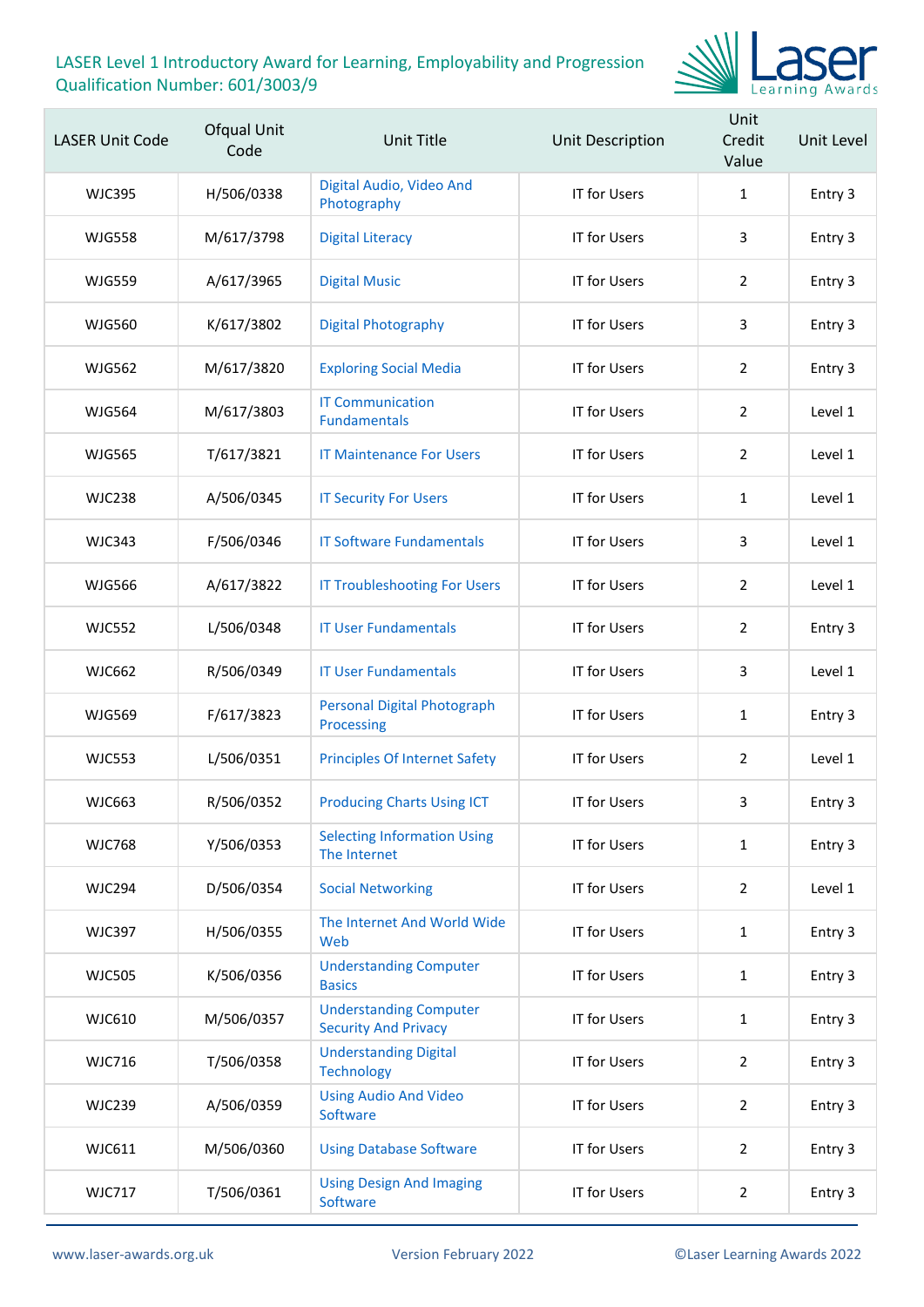

| <b>LASER Unit Code</b> | Ofqual Unit<br>Code | <b>Unit Title</b>                                            | Unit Description      | Unit<br>Credit<br>Value | Unit Level |
|------------------------|---------------------|--------------------------------------------------------------|-----------------------|-------------------------|------------|
| <b>WJC240</b>          | A/506/0362          | <b>Using Desktop Publishing</b><br>Software                  | IT for Users          | $\overline{2}$          | Entry 3    |
| <b>WJC344</b>          | F/506/0363          | <b>Using Desktop Publishing</b><br>Software                  | <b>IT for Users</b>   | 3                       | Level 1    |
| <b>WJC449</b>          | J/506/0364          | <b>Using Digital Media</b>                                   | <b>IT for Users</b>   | $\overline{2}$          | Entry 3    |
| <b>WJC664</b>          | R/506/0366          | <b>Using Email</b>                                           | <b>IT for Users</b>   | $\mathbf{1}$            | Entry 3    |
| <b>WJC769</b>          | Y/506/0367          | <b>Using Email</b>                                           | <b>IT for Users</b>   | $\overline{2}$          | Level 1    |
| <b>WJG575</b>          | M/617/3834          | <b>Using Email And Text</b><br><b>Messaging</b>              | <b>IT for Users</b>   | $\mathbf{1}$            | Entry 3    |
| <b>WJC295</b>          | D/506/0368          | <b>Using Graphics Software</b>                               | <b>IT for Users</b>   | $\mathbf{1}$            | Entry 3    |
| <b>WJC398</b>          | H/506/0369          | Using ICT To Find Information                                | IT for Users          | 3                       | Entry 3    |
| <b>WJC770</b>          | Y/506/0370          | <b>Using Imaging Software</b>                                | IT for Users          | 3                       | Level 1    |
| <b>WJC296</b>          | D/506/0371          | <b>Using Mobile IT Devices</b>                               | <b>IT for Users</b>   | $\mathbf{1}$            | Entry 3    |
| <b>WJC399</b>          | H/506/0372          | <b>Using Mobile IT Devices</b>                               | <b>IT for Users</b>   | $\overline{2}$          | Level 1    |
| <b>WJC506</b>          | K/506/0373          | <b>Using Presentation Software</b>                           | IT for Users          | $\overline{2}$          | Entry 3    |
| <b>WJC612</b>          | M/506/0374          | <b>Using Presentation Software</b>                           | <b>IT for Users</b>   | 3                       | Level 1    |
| <b>WJC718</b>          | T/506/0375          | <b>Using Project Management</b><br>Software                  | IT for Users          | 3                       | Level 1    |
| <b>WJC241</b>          | A/506/0376          | <b>Using Specialist Or Bespoke</b><br>Software               | <b>IT for Users</b>   | 2                       | Entry 3    |
| <b>WJC345</b>          | F/506/0377          | <b>Using Spreadsheet Software</b>                            | IT for Users          | $\overline{2}$          | Entry 3    |
| <b>WJC450</b>          | J/506/0378          | <b>Using Spreadsheet Software</b>                            | IT for Users          | 3                       | Level 1    |
| <b>WJC555</b>          | L/506/0379          | <b>Using The Internet</b>                                    | <b>IT for Users</b>   | $\mathbf{1}$            | Entry 3    |
| <b>WJC346</b>          | F/506/0380          | <b>Using The Internet For</b><br><b>Shopping</b>             | IT for Users          | $\mathbf{1}$            | Entry 3    |
| <b>WJC451</b>          | J/506/0381          | <b>Using Video Software</b>                                  | IT for Users          | $\overline{2}$          | Entry 3    |
| <b>WJC556</b>          | L/506/0382          | <b>Using Word Processing</b><br>Software                     | IT for Users          | $\overline{2}$          | Entry 3    |
| <b>WJC665</b>          | R/506/0383          | <b>Using Word Processing</b><br>Software                     | IT for Users          | 3                       | Level 1    |
| WJC613                 | M/506/0469          | <b>Web-Based Information</b><br><b>Technology</b>            | IT for Users          | 3                       | Entry 3    |
| <b>WJC811</b>          | Y/506/0997          | <b>Assisting With The</b><br><b>Maintenance Of Equipment</b> | Land-Based Industries | 3                       | Level 1    |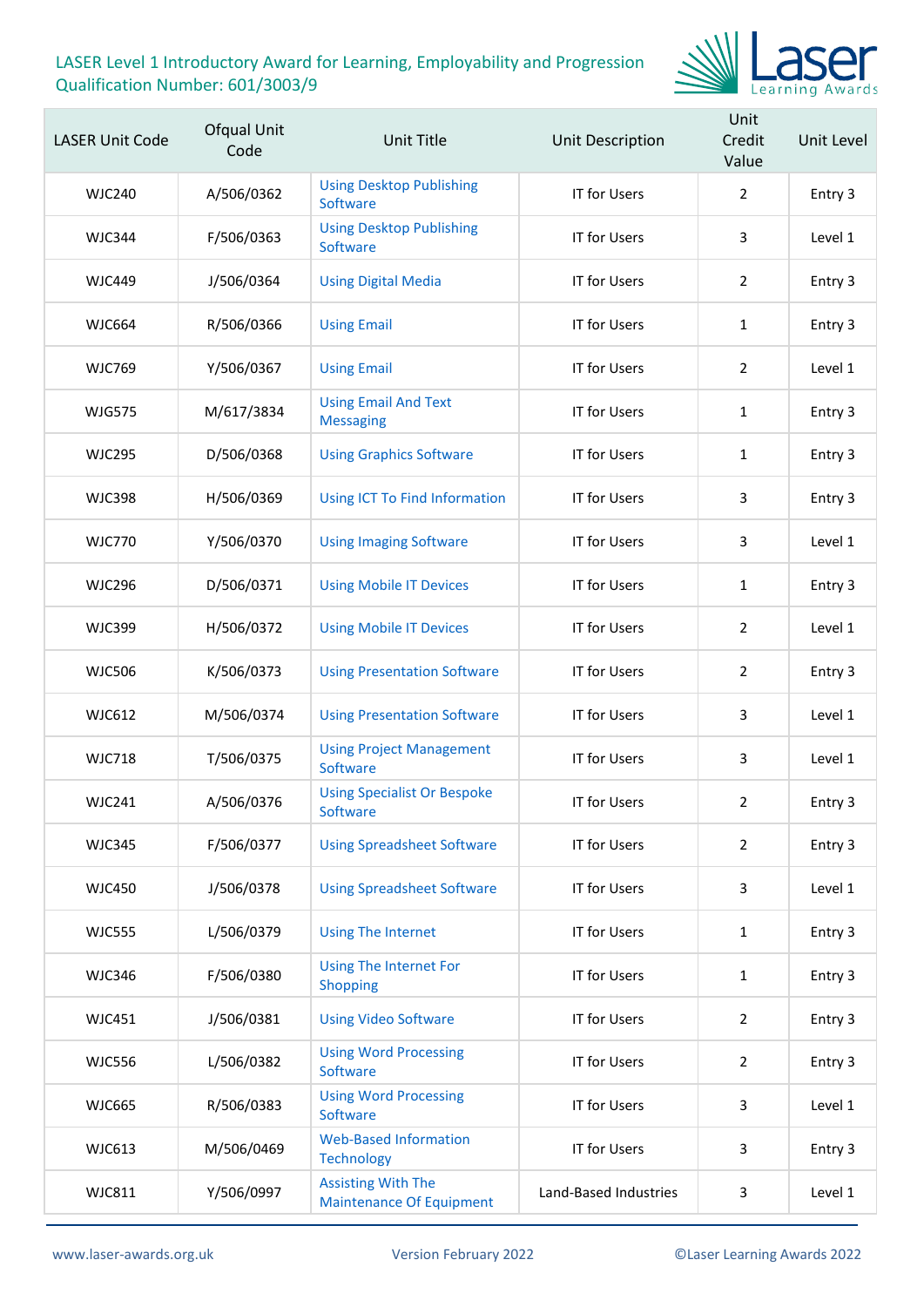

| <b>LASER Unit Code</b> | Ofqual Unit<br>Code | <b>Unit Title</b>                                                                        | Unit Description      | Unit<br>Credit<br>Value | Unit Level |
|------------------------|---------------------|------------------------------------------------------------------------------------------|-----------------------|-------------------------|------------|
| WJC335                 | D/506/0998          | <b>Fish And The Aquatic</b><br>Environment                                               | Land-Based Industries | 5                       | Level 1    |
| WJC440                 | H/506/0999          | <b>Getting To Know Woodlands</b>                                                         | Land-Based Industries | 3                       | Entry 3    |
| <b>WJC600</b>          | L/506/1001          | <b>Grooming And Washing</b><br><b>Horses</b>                                             | Land-Based Industries | 3                       | Level 1    |
| <b>WJC494</b>          | J/506/1000          | <b>Planting And Staking A Tree</b>                                                       | Land-Based Industries | $\overline{2}$          | Level 1    |
| <b>WJC707</b>          | R/506/1002          | <b>Principles Of Basic</b><br><b>Preparation And Operation Of</b><br><b>A Tractor</b>    | Land-Based Industries | 3                       | Level 1    |
| <b>WJC812</b>          | Y/506/1003          | <b>Principles Of Caring For</b><br><b>Horses</b>                                         | Land-Based Industries | 4                       | Level 1    |
| <b>WJC336</b>          | D/506/1004          | <b>Principles Of Harvesting Crops</b>                                                    | Land-Based Industries | 3                       | Level 1    |
| <b>WJC441</b>          | H/506/1005          | <b>Principles Of Maintaining</b><br><b>Grass Surfaces</b>                                | Land-Based Industries | $\overline{2}$          | Level 1    |
| <b>WJC545</b>          | K/506/1006          | <b>Principles Of Preparing And</b><br><b>Maintaining Livestock</b><br>Accommodation      | Land-Based Industries | 3                       | Level 1    |
| <b>WJC654</b>          | M/506/1007          | <b>Principles Of Preparing For</b><br><b>And Monitoring Livestock</b><br><b>Outdoors</b> | Land-Based Industries | 3                       | Level 1    |
| WJC760                 | T/506/1008          | <b>Pruning Trees And Shrubs</b>                                                          | Land-Based Industries | 3                       | Level 1    |
| <b>WJC285</b>          | A/506/1009          | <b>Recognising Trees And Plants</b><br>And Their Importance To<br>Wildlife               | Land-Based Industries | $\overline{2}$          | Entry 3    |
| <b>WJC655</b>          | M/506/1010          | Sowing Grass Seed By Hand                                                                | Land-Based Industries | $\mathbf{1}$            | Level 1    |
| <b>WJC761</b>          | T/506/1011          | The Fish Farm                                                                            | Land-Based Industries | 3                       | Level 1    |
| <b>WJC286</b>          | A/506/1012          | <b>Understanding Ecology And</b><br>Conservation                                         | Land-Based Industries | 3                       | Level 1    |
| <b>WJC387</b>          | F/506/1013          | <b>Understanding Soils And Crop</b><br><b>Plants</b>                                     | Land-Based Industries | 3                       | Level 1    |
| <b>WJC313</b>          | D/506/0693          | Data Handling: Extracting And<br><b>Interpreting Data</b>                                | Learning Activities   | $\mathbf{1}$            | Entry 3    |
| <b>WJC420</b>          | H/506/0694          | Data Handling: Recording And<br><b>Representing Data</b>                                 | Learning Activities   | $\mathbf{1}$            | Entry 3    |
| <b>WJC521</b>          | K/506/0695          | <b>Discover Local History</b>                                                            | Learning Activities   | 3                       | Entry 3    |
| <b>WJC736</b>          | T/506/0697          | <b>Family Learning</b>                                                                   | Learning Activities   | 3                       | Level 1    |
| <b>WJC258</b>          | A/506/0698          | <b>Making And Using Story Sacks</b><br><b>For Family Learning</b>                        | Learning Activities   | 2                       | Entry 3    |
| <b>WJC364</b>          | F/506/0699          | <b>Making And Using Story Sacks</b><br><b>For Family Learning</b>                        | Learning Activities   | 3                       | Level 1    |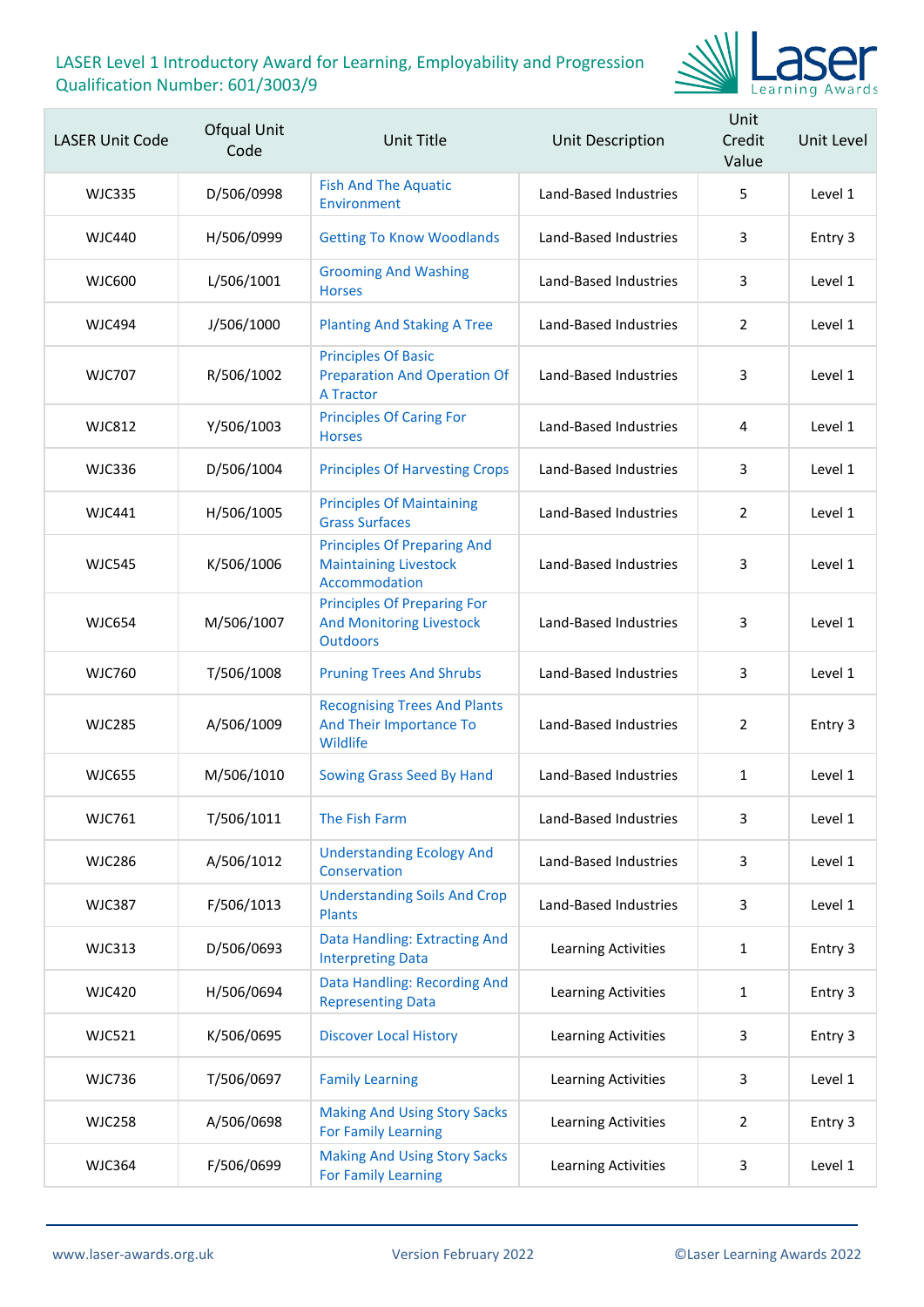

| <b>LASER Unit Code</b> | Ofqual Unit<br>Code | Unit Title                                                                | Unit Description           | Unit<br>Credit<br>Value | Unit Level |
|------------------------|---------------------|---------------------------------------------------------------------------|----------------------------|-------------------------|------------|
| <b>WJC522</b>          | K/506/0700          | <b>Oral Presentation Skills</b>                                           | <b>Learning Activities</b> | 3                       | Level 1    |
| <b>WJC631</b>          | M/506/0701          | <b>Research Project</b>                                                   | <b>Learning Activities</b> | 3                       | Level 1    |
| <b>WJC259</b>          | A/506/0703          | <b>Taking Part In An Activity</b>                                         | Learning Activities        | 1                       | Entry 3    |
| <b>WJC365</b>          | F/506/0704          | <b>Taking Part In An Activity</b>                                         | Learning Activities        | 1                       | Level 1    |
| <b>WJC468</b>          | J/506/0705          | <b>Taking Part In An Activity</b>                                         | Learning Activities        | 1                       | Level 2    |
| <b>WJC574</b>          | L/506/0706          | <b>Understanding Further</b><br><b>Education</b>                          | <b>Learning Activities</b> | $\overline{2}$          | Level 1    |
| <b>WJC680</b>          | R/506/0707          | <b>Understanding Higher</b><br><b>Education</b>                           | Learning Activities        | $\overline{2}$          | Level 1    |
| <b>WJC788</b>          | Y/506/0708          | Work, Review And Plan                                                     | <b>Learning Activities</b> | 3                       | Level 1    |
| <b>WJC534</b>          | K/506/0888          | <b>Contribute To The Creation Of</b><br><b>A Group Drama Presentation</b> | Literacy                   | 5                       | Entry 3    |
| <b>WJC644</b>          | M/506/0889          | <b>Developing Creative Writing</b><br><b>Skills</b>                       | Literacy                   | 3                       | Level 1    |
| <b>WJC432</b>          | H/506/0890          | <b>Developing Reading Skills</b>                                          | Literacy                   | $\overline{2}$          | Entry 3    |
| <b>WJG561</b>          | A/617/3819          | <b>Exploring Poetry</b>                                                   | Literacy                   | $\overline{2}$          | Entry 3    |
| <b>WJC645</b>          | M/506/0892          | <b>Grammar And Punctuation</b><br><b>For Reading</b>                      | Literacy                   | 1                       | Entry 3    |
| <b>WJC752</b>          | T/506/0893          | <b>Grammar And Punctuation In</b><br><b>Practical Use</b>                 | Literacy                   | $\mathbf{1}$            | Entry 3    |
| <b>WJC276</b>          | A/506/0894          | <b>Grammar Skills</b>                                                     | Literacy                   | $\mathbf{1}$            | Entry 3    |
| <b>WJC379</b>          | F/506/0895          | <b>Improving Own Spelling</b>                                             | Literacy                   | $\mathbf{1}$            | Entry 3    |
| <b>WJC484</b>          | J/506/0896          | <b>Punctuation And Grammar</b><br><b>Skills</b>                           | Literacy                   | $\overline{2}$          | Level 1    |
| <b>WJC590</b>          | L/506/0897          | <b>Reading Comprehension</b>                                              | Literacy                   | $\mathbf{1}$            | Entry 3    |
| <b>WJC696</b>          | R/506/0898          | <b>Reading Fiction Texts</b>                                              | Literacy                   | $\mathbf{1}$            | Level 1    |
| <b>WJC802</b>          | Y/506/0899          | <b>Reading For Meaning</b>                                                | Literacy                   | $\mathbf{3}$            | Level 1    |
| <b>WJC380</b>          | F/506/0900          | <b>Reading Grammar And</b><br>Punctuation                                 | Literacy                   | $\mathbf{1}$            | Entry 3    |
| <b>WJC485</b>          | J/506/0901          | <b>Reading Key Personal Words</b>                                         | Literacy                   | $\mathbf{1}$            | Entry 3    |
| <b>WJC591</b>          | L/506/0902          | <b>Reading Non-Fiction Texts</b>                                          | Literacy                   | $\overline{2}$          | Level 1    |
| <b>WJC697</b>          | R/506/0903          | <b>Spelling And Handwriting</b><br><b>Skills</b>                          | Literacy                   | 1                       | Entry 3    |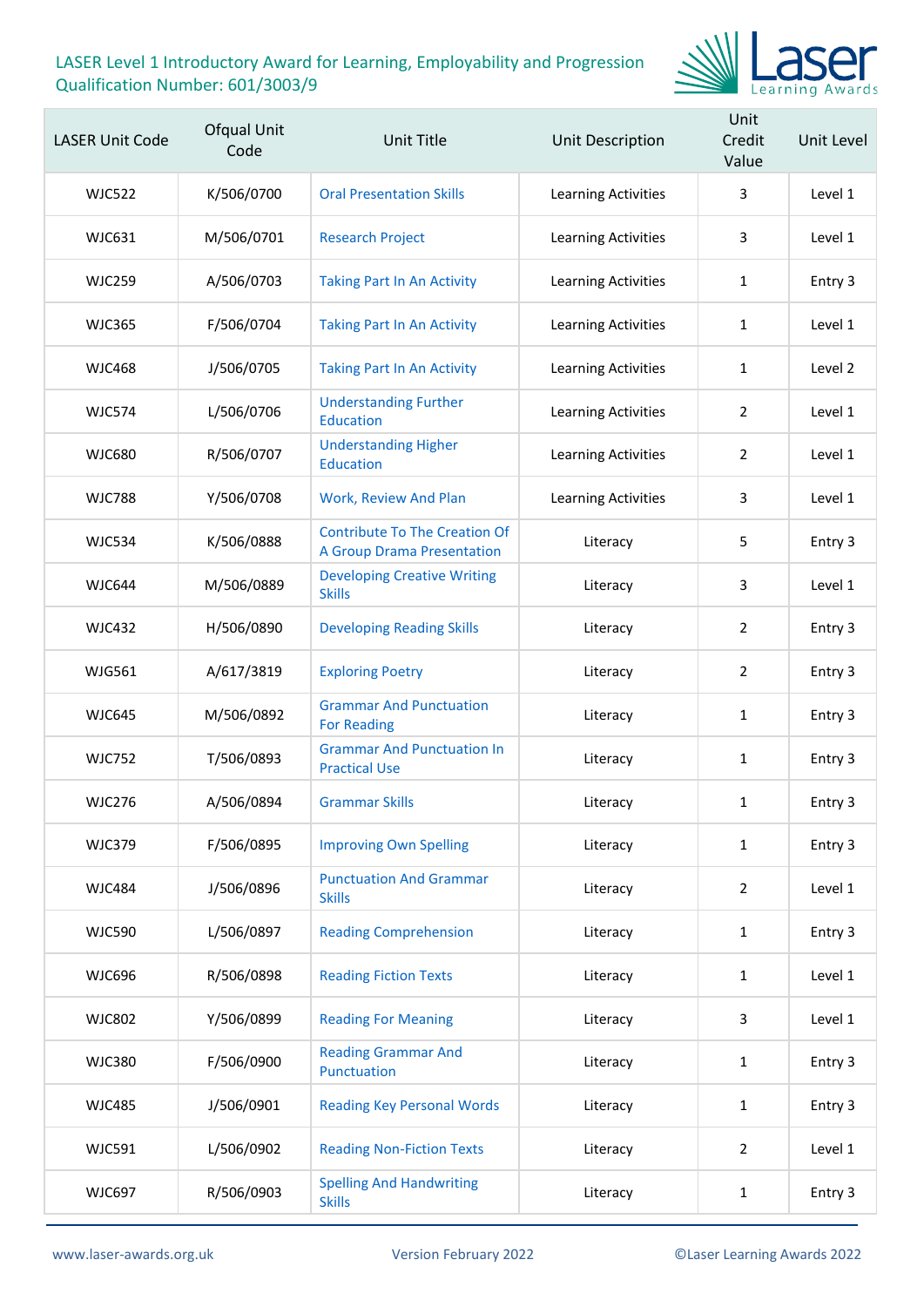

| <b>LASER Unit Code</b> | Ofqual Unit<br>Code | Unit Title                                                          | Unit Description                                | Unit<br>Credit<br>Value | Unit Level |
|------------------------|---------------------|---------------------------------------------------------------------|-------------------------------------------------|-------------------------|------------|
| <b>WJC803</b>          | Y/506/0904          | <b>Spelling In Practice</b>                                         | Literacy                                        | $\mathbf{1}$            | Entry 3    |
| <b>WJC328</b>          | D/506/0905          | <b>Spelling Rules And Strategies</b><br><b>In Practical Use</b>     | Literacy                                        | 3                       | Level 1    |
| <b>WJC433</b>          | H/506/0906          | <b>Spelling Skills</b>                                              | Literacy                                        | 3                       | Level 1    |
| <b>WJC536</b>          | K/506/0907          | <b>Using Grammar, Punctuation</b><br><b>And Spelling In Writing</b> | Literacy                                        | $\overline{2}$          | Entry 3    |
| <b>WJC646</b>          | M/506/0908          | <b>Using Grammar, Punctuation</b><br><b>And Spelling In Writing</b> | Literacy                                        | $\overline{2}$          | Level 1    |
| <b>WJC753</b>          | T/506/0909          | <b>Using Punctuation</b>                                            | Literacy                                        | 1                       | Entry 3    |
| <b>WJC537</b>          | K/506/0910          | <b>Writing Composition Skills</b>                                   | Literacy                                        | $\mathbf{1}$            | Entry 3    |
| <b>WJC647</b>          | M/506/0911          | <b>Writing For Meaning Skills</b>                                   | Literacy                                        | 3                       | Level 1    |
| <b>WJC754</b>          | T/506/0912          | <b>Writing To Communicate</b>                                       | Literacy                                        | $\overline{2}$          | Entry 3    |
| <b>WJC816</b>          | Y/506/1048          | <b>Critical Thinking</b>                                            | Making Progress in<br>Learning                  | 3                       | Level 1    |
| <b>WJC340</b>          | D/506/1049          | <b>Engaging In Discussion</b>                                       | Making Progress in<br>Learning                  | 1                       | Entry 3    |
| WJC711                 | R/506/1050          | <b>Handling Data</b>                                                | Making Progress in<br>Learning                  | $\overline{2}$          | Level 1    |
| <b>WJC817</b>          | Y/506/1051          | <b>Improving Own Learning And</b><br>Performance                    | Making Progress in<br>Learning                  | 3                       | Level 1    |
| <b>WJC341</b>          | D/506/1052          | <b>Improving Own Learning And</b><br>Performance                    | Making Progress in<br>Learning                  | 3                       | Level 2    |
| <b>WJC445</b>          | H/506/1053          | <b>Managing Study</b>                                               | Making Progress in<br>Learning                  | 3                       | Entry 3    |
| <b>WJC549</b>          | K/506/1054          | <b>Managing Your Own Learning</b>                                   | Making Progress in<br>Learning                  | 3                       | Level 1    |
| <b>WJC659</b>          | M/506/1055          | <b>Planning And Carrying Out</b><br>Research                        | Making Progress in<br>Learning                  | $\overline{2}$          | Level 1    |
| <b>WJC765</b>          | T/506/1056          | <b>Planning For Progress In</b><br><b>English Skills</b>            | Making Progress in<br>Learning                  | 1                       | Entry 3    |
| <b>WJC289</b>          | A/506/1057          | <b>Presentation Skills</b>                                          | Making Progress in<br>Learning                  | 3                       | Entry 3    |
| <b>WJC391</b>          | F/506/1058          | <b>Problem-Solving Skills</b>                                       | Making Progress in<br>Learning                  | 1                       | Level 1    |
| <b>WJC499</b>          | J/506/1059          | <b>Reflectiveness In Learning</b>                                   | Making Progress in<br>Learning                  | 6                       | Level 1    |
| <b>WJC290</b>          | A/506/1060          | <b>Study Skills</b>                                                 | Making Progress in<br>Learning                  | 3                       | Entry 3    |
| <b>WJC392</b>          | F/506/1061          | <b>Study Skills</b>                                                 | Making Progress in<br>Learning                  | 3                       | Level 1    |
| <b>WJC318</b>          | D/506/0774          | <b>Banking And Other Financial</b><br><b>Organisations</b>          | Managing Money and<br><b>Managing Mealtimes</b> | 1                       | Level 1    |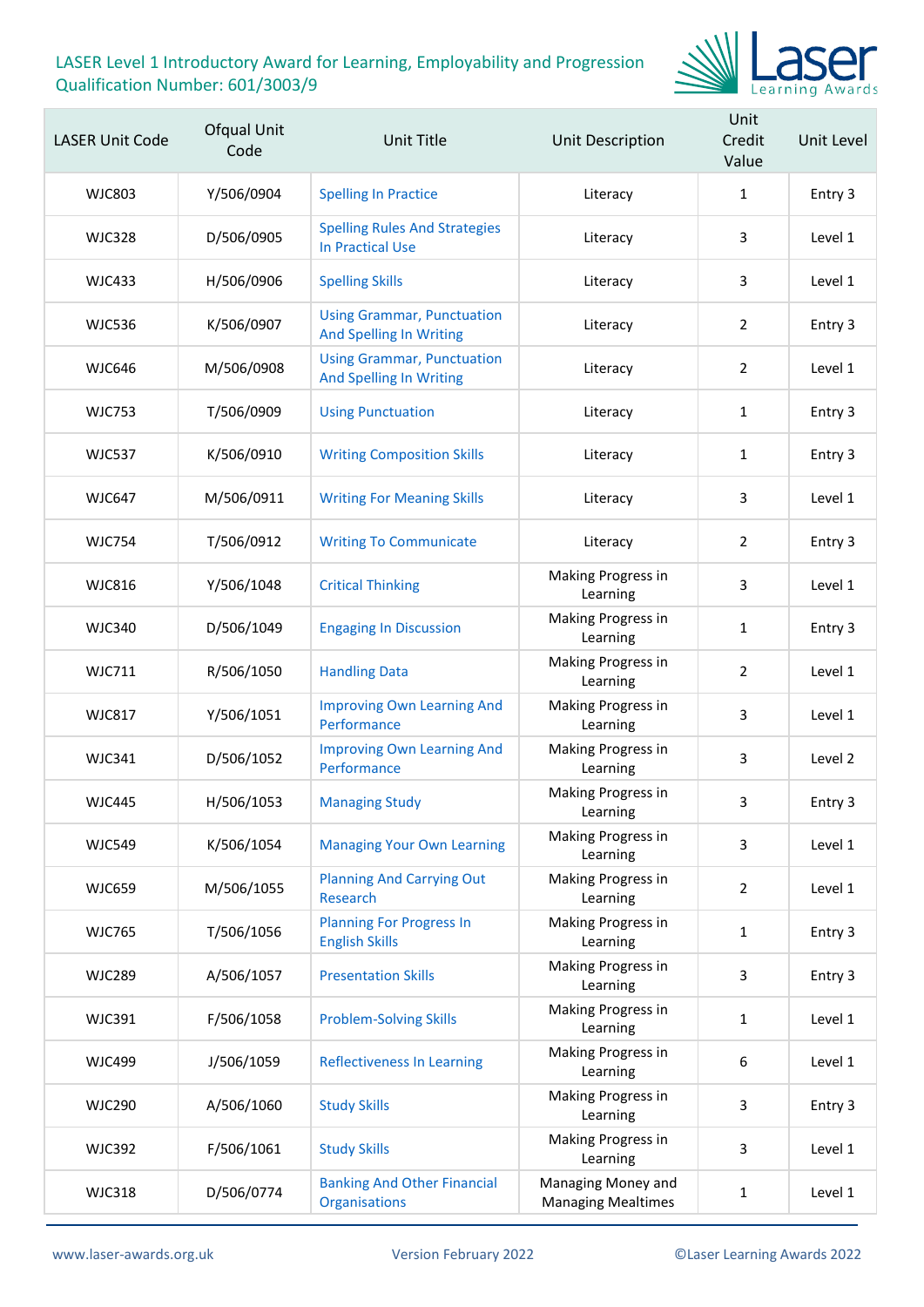

| <b>LASER Unit Code</b> | Ofqual Unit<br>Code | Unit Title                                                                                     | Unit Description                                | Unit<br>Credit<br>Value | Unit Level |
|------------------------|---------------------|------------------------------------------------------------------------------------------------|-------------------------------------------------|-------------------------|------------|
| <b>WJC425</b>          | H/506/0775          | <b>Budgeting</b>                                                                               | Managing Money and<br><b>Managing Mealtimes</b> | $\mathbf{1}$            | Entry 3    |
| <b>WJC636</b>          | M/506/0777          | <b>Dealing With Debt</b>                                                                       | Managing Money and<br><b>Managing Mealtimes</b> | 3                       | Entry 3    |
| <b>WJC742</b>          | T/506/0778          | <b>Dealing With Debt</b>                                                                       | Managing Money and<br><b>Managing Mealtimes</b> | 3                       | Level 1    |
| <b>WJC266</b>          | A/506/0779          | <b>Developing Skills For Table</b><br><b>Setting In Your Home</b>                              | Managing Money and<br><b>Managing Mealtimes</b> | $\mathbf{1}$            | Entry 3    |
| <b>WJC637</b>          | M/506/0780          | <b>Financial Literacy: Saving And</b><br><b>Borrowing</b>                                      | Managing Money and<br><b>Managing Mealtimes</b> | $\mathbf{1}$            | Level 1    |
| <b>WJC743</b>          | T/506/0781          | <b>Food, Drink And Cooking</b>                                                                 | Managing Money and<br><b>Managing Mealtimes</b> | 3                       | Entry 3    |
| <b>WJC267</b>          | A/506/0782          | <b>Getting The Best From Banks</b><br><b>And Credit Cards</b>                                  | Managing Money and<br><b>Managing Mealtimes</b> | $\overline{2}$          | Entry 3    |
| <b>WJC473</b>          | J/506/0784          | <b>Managing Personal Finances</b>                                                              | Managing Money and<br><b>Managing Mealtimes</b> | 3                       | Level 1    |
| <b>WJC581</b>          | L/506/0785          | <b>Managing Your Money</b>                                                                     | Managing Money and<br><b>Managing Mealtimes</b> | 3                       | Entry 3    |
| <b>WJC688</b>          | R/506/0786          | <b>Personal Budgeting And</b><br><b>Managing Money</b>                                         | Managing Money and<br><b>Managing Mealtimes</b> | 3                       | Entry 3    |
| <b>WJC794</b>          | Y/506/0787          | <b>Personal Budgeting And</b><br><b>Managing Money</b>                                         | Managing Money and<br><b>Managing Mealtimes</b> | 3                       | Level 1    |
| <b>WJC319</b>          | D/506/0788          | <b>Skills For Shopping</b>                                                                     | Managing Money and<br><b>Managing Mealtimes</b> | 3                       | Entry 3    |
| <b>WJC795</b>          | Y/506/0790          | <b>Using Cooking Skills In The</b><br><b>Domestic Kitchen</b>                                  | Managing Money and<br><b>Managing Mealtimes</b> | 3                       | Level 1    |
| <b>WJC492</b>          | J/506/0980          | <b>Developing Skills In</b><br><b>Assembling Mechanical</b><br>Components                      | Motor Vehicles and<br>Engineering               | 3                       | Level 1    |
| <b>WJC598</b>          | L/506/0981          | <b>Developing Skills In Electronic</b><br><b>Assembly</b>                                      | Motor Vehicles and<br>Engineering               | 3                       | Level 1    |
| <b>WJC705</b>          | R/506/0982          | Developing Skills In Joining<br><b>Materials Using Welding</b>                                 | Motor Vehicles and<br>Engineering               | 3                       | Level 1    |
| <b>WJC810</b>          | Y/506/0983          | <b>Developing Skills In Making</b><br><b>Engineering Components</b><br><b>Using Hand Tools</b> | Motor Vehicles and<br>Engineering               | 4                       | Level 1    |
| <b>WJC334</b>          | D/506/0984          | <b>Developing Skills In Planning</b><br><b>And Making A Machined</b><br>Product                | Motor Vehicles and<br>Engineering               | 6                       | Level 1    |
| <b>WJC439</b>          | H/506/0985          | Developing Skills In Using A<br><b>Bench/Pedestal Drilling</b><br><b>Machine</b>               | Motor Vehicles and<br>Engineering               | 4                       | Level 1    |
| <b>WJC544</b>          | K/506/0986          | <b>Developing Skills In Wiring</b><br><b>Electrical Circuits And</b><br>Components             | Motor Vehicles and<br>Engineering               | 3                       | Level 1    |
| <b>WJC652</b>          | M/506/0987          | <b>Identification Of Basic</b><br><b>External And Internal Car</b><br>Parts                    | Motor Vehicles and<br>Engineering               | 1                       | Entry 3    |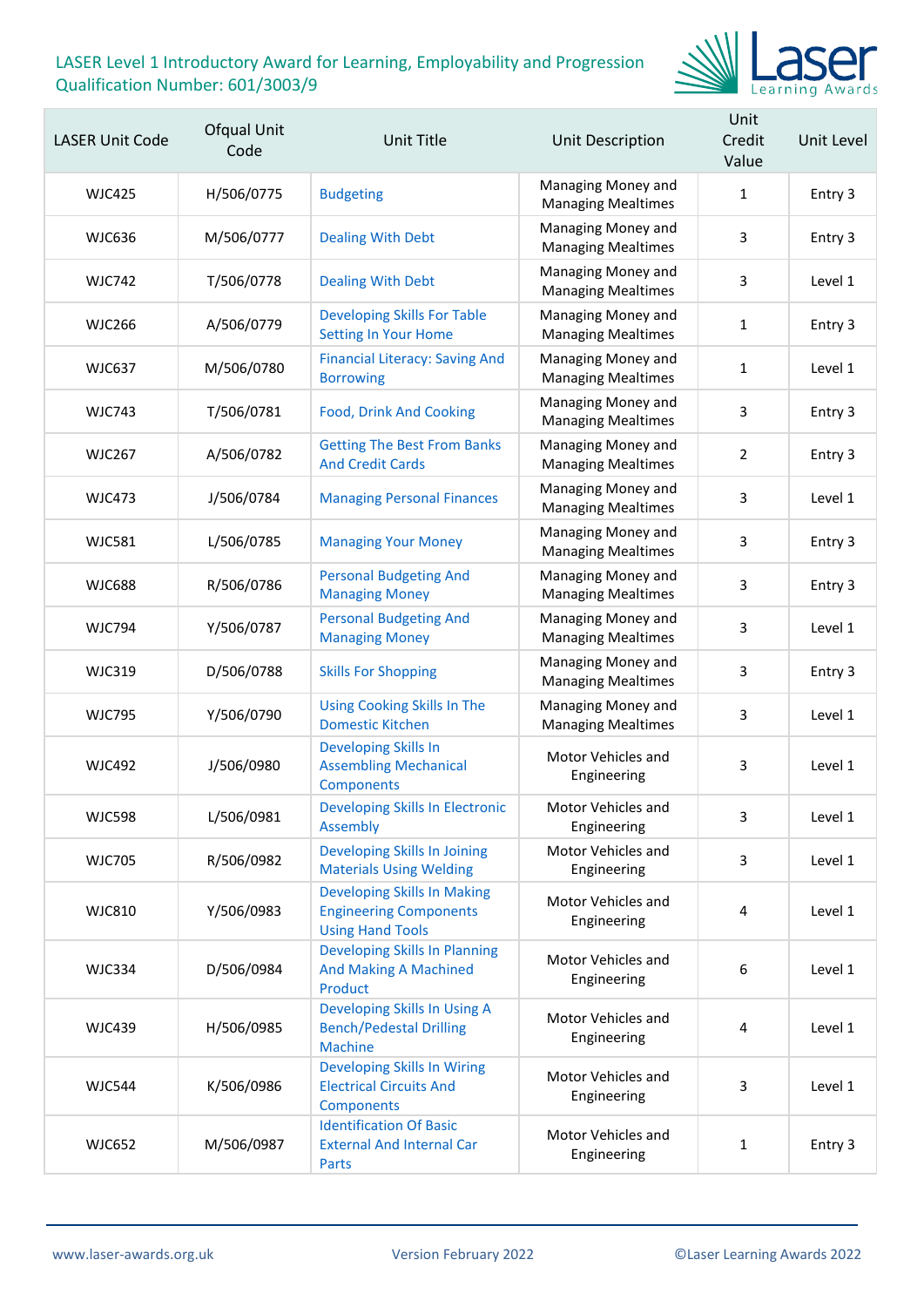

| <b>LASER Unit Code</b> | Ofqual Unit<br>Code | Unit Title                                                                         | Unit Description                  | Unit<br>Credit<br>Value | Unit Level |
|------------------------|---------------------|------------------------------------------------------------------------------------|-----------------------------------|-------------------------|------------|
| <b>WJC758</b>          | T/506/0988          | <b>Identification Of Basic</b><br><b>External And Internal Car</b><br>Parts        | Motor Vehicles and<br>Engineering | 3                       | Level 1    |
| <b>WJC283</b>          | A/506/0989          | <b>Motor Vehicle Workshop</b><br><b>Tools And Equipment</b>                        | Motor Vehicles and<br>Engineering | $\overline{2}$          | Entry 3    |
| <b>WJC653</b>          | M/506/0990          | <b>Tools, Equipment And</b><br><b>Materials For Vehicle</b><br>Maintenance         | Motor Vehicles and<br>Engineering | 4                       | Level 1    |
| <b>WJC759</b>          | T/506/0991          | <b>Vehicle Braking Systems</b>                                                     | Motor Vehicles and<br>Engineering | 6                       | Level 1    |
| <b>WJC284</b>          | A/506/0992          | <b>Vehicle Engine Operating</b><br><b>Principles</b>                               | Motor Vehicles and<br>Engineering | 4                       | Entry 3    |
| <b>WJC386</b>          | F/506/0993          | <b>Vehicle Fuel And Exhaust</b><br><b>Systems</b>                                  | Motor Vehicles and<br>Engineering | 5                       | Entry 3    |
| <b>WJC493</b>          | J/506/0994          | <b>Vehicle Panel Preparation</b><br><b>Techniques</b>                              | Motor Vehicles and<br>Engineering | 3                       | Entry 3    |
| <b>WJC599</b>          | L/506/0995          | <b>Vehicle Steering And</b><br><b>Suspension Systems</b>                           | Motor Vehicles and<br>Engineering | 5                       | Entry 3    |
| <b>WJC706</b>          | R/506/0996          | <b>Vehicle Wheels And Tyre</b><br><b>Systems</b>                                   | Motor Vehicles and<br>Engineering | 4                       | Entry 3    |
| <b>WJC277</b>          | A/506/0913          | <b>Average And Range</b>                                                           | Numeracy                          | $\mathbf{1}$            | Level 1    |
| <b>WJC381</b>          | F/506/0914          | <b>Developing And Applying</b><br><b>Addition And Subtraction</b><br><b>Skills</b> | Numeracy                          | 1                       | Entry 3    |
| <b>WJC486</b>          | J/506/0915          | <b>Developing And Applying</b><br><b>Fraction Skills</b>                           | Numeracy                          | $\mathbf{1}$            | Entry 3    |
| <b>WJC592</b>          | L/506/0916          | <b>Developing And Applying</b><br><b>Shape And Space Skills</b>                    | Numeracy                          | $\mathbf{1}$            | Entry 3    |
| <b>WJC698</b>          | R/506/0917          | <b>Dividing Whole Numbers</b>                                                      | Numeracy                          | 1                       | Entry 3    |
| <b>WJC804</b>          | Y/506/0918          | <b>Measure: Capacity And</b><br>Temperature                                        | Numeracy                          | $\mathbf{1}$            | Entry 3    |
| <b>WJC329</b>          | D/506/0919          | <b>Measure: Distance And</b><br>Length                                             | Numeracy                          | $\mathbf{1}$            | Entry 3    |
| <b>WJC699</b>          | R/506/0920          | <b>Measure: Time And</b><br>Temperature                                            | Numeracy                          | $\overline{2}$          | Level 1    |
| <b>WJC805</b>          | Y/506/0921          | <b>Measure: Weight</b>                                                             | Numeracy                          | $\mathbf{1}$            | Entry 3    |
| <b>WJC330</b>          | D/506/0922          | Money: Adding And<br>Subtracting                                                   | Numeracy                          | $\mathbf{1}$            | Entry 3    |
| <b>WJC434</b>          | H/506/0923          | <b>Multiplying Whole Numbers</b>                                                   | Numeracy                          | $\mathbf{1}$            | Entry 3    |
| <b>WJC538</b>          | K/506/0924          | Probability                                                                        | Numeracy                          | $\mathbf{1}$            | Level 1    |
| <b>WJC648</b>          | M/506/0925          | <b>Tackling Number Problems</b>                                                    | Numeracy                          | $\mathbf{1}$            | Level 1    |
| <b>WJC755</b>          | T/506/0926          | <b>Time</b>                                                                        | Numeracy                          | $\mathbf{1}$            | Entry 3    |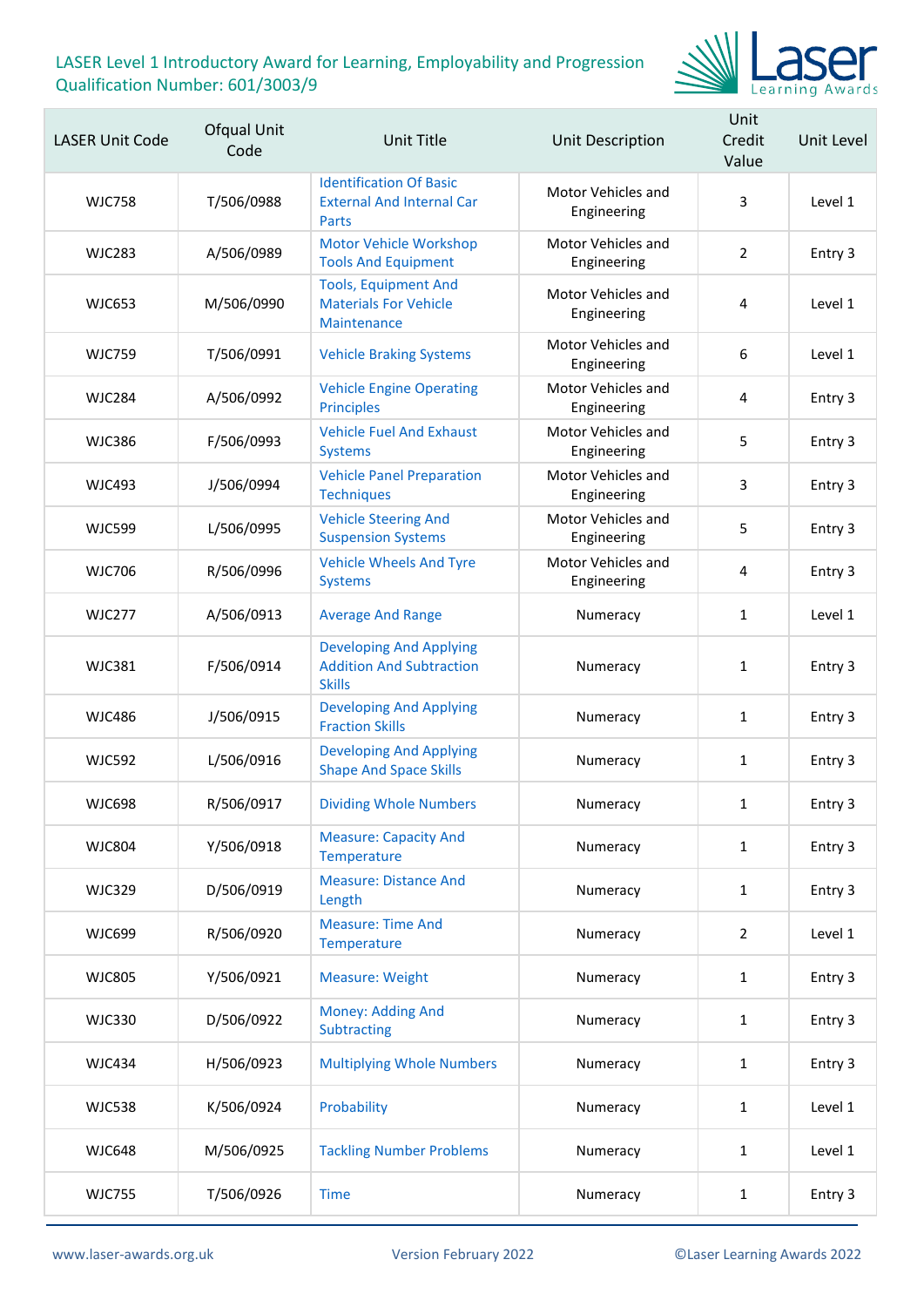

| <b>LASER Unit Code</b> | Ofqual Unit<br>Code | <b>Unit Title</b>                                                                           | <b>Unit Description</b> | Unit<br>Credit<br>Value | Unit Level |
|------------------------|---------------------|---------------------------------------------------------------------------------------------|-------------------------|-------------------------|------------|
| <b>WJC278</b>          | A/506/0927          | <b>Understanding And Using 2D</b><br><b>Shapes</b>                                          | Numeracy                | $\mathbf{1}$            | Level 1    |
| <b>WJC382</b>          | F/506/0928          | <b>Understanding And Using</b><br><b>Decimals</b>                                           | Numeracy                | $\overline{2}$          | Level 1    |
| <b>WJC487</b>          | J/506/0929          | <b>Understanding And Using</b><br><b>Fractions</b>                                          | Numeracy                | $\overline{2}$          | Level 1    |
| <b>WJC279</b>          | A/506/0930          | <b>Understanding And Using</b><br>Percentages                                               | Numeracy                | $\overline{2}$          | Level 1    |
| <b>WJC383</b>          | F/506/0931          | Understanding Length,<br><b>Weight And Capacity</b>                                         | Numeracy                | $\mathbf{1}$            | Level 1    |
| <b>WJC488</b>          | J/506/0932          | <b>Understanding Numbers</b>                                                                | Numeracy                | $\overline{2}$          | Level 1    |
| <b>WJC593</b>          | L/506/0933          | <b>Understanding Perimeter And</b><br>Area                                                  | Numeracy                | $\mathbf{1}$            | Level 1    |
| <b>WJC700</b>          | R/506/0934          | <b>Understanding Volume</b>                                                                 | Numeracy                | $\mathbf{1}$            | Level 1    |
| <b>WJC806</b>          | Y/506/0935          | <b>Using Addition And</b><br>Subtraction                                                    | Numeracy                | 1                       | Entry 3    |
| <b>WJC331</b>          | D/506/0936          | <b>Using Calculations: Addition</b><br><b>And Subtraction Of Whole</b><br><b>Numbers</b>    | Numeracy                | $\mathbf{1}$            | Level 1    |
| <b>WJC435</b>          | H/506/0937          | <b>Using Calculations:</b><br><b>Multiplication And Division Of</b><br><b>Whole Numbers</b> | Numeracy                | $\overline{2}$          | Level 1    |
| <b>WJC500</b>          | J/506/1062          | <b>Accounting In A Professional</b><br>Environment                                          | Other                   | 3                       | Level 1    |
| <b>WJC605</b>          | L/506/1063          | <b>Book-Keeping</b>                                                                         | Other                   | 3                       | Level 1    |
| <b>WJC712</b>          | R/506/1064          | <b>Creative Media Production</b><br><b>Skills</b>                                           | Other                   | 4                       | Level 1    |
| <b>WJC818</b>          | Y/506/1065          | <b>Fundraising</b>                                                                          | Other                   | 3                       | Level 1    |
| <b>WJC342</b>          | D/506/1066          | <b>ICT System Operation</b>                                                                 | Other                   | 6                       | Level 1    |
| <b>WJC446</b>          | H/506/1067          | <b>Investigating Employment</b><br><b>Opportunities In The</b><br><b>Uniformed Services</b> | Other                   | 3                       | Level 1    |
| <b>WJC550</b>          | K/506/1071          | <b>Job Opportunities In Creative</b><br><b>Media</b>                                        | Other                   | 3                       | Level 1    |
| <b>WJC660</b>          | M/506/1072          | <b>Marketing</b>                                                                            | Other                   | 3                       | Level 1    |
| <b>WJC766</b>          | T/506/1073          | <b>Principles Of Cleaning Work</b>                                                          | Other                   | 3                       | Level 1    |
| <b>WJC291</b>          | A/506/1074          | <b>Public Service Careers</b>                                                               | Other                   | 3                       | Level 1    |
| <b>WJC393</b>          | F/506/1075          | <b>Social Media</b>                                                                         | Other                   | 3                       | Level 1    |
| <b>WJC714</b>          | R/506/1081          | <b>Supported Employment</b>                                                                 | Other                   | 6                       | Entry 2    |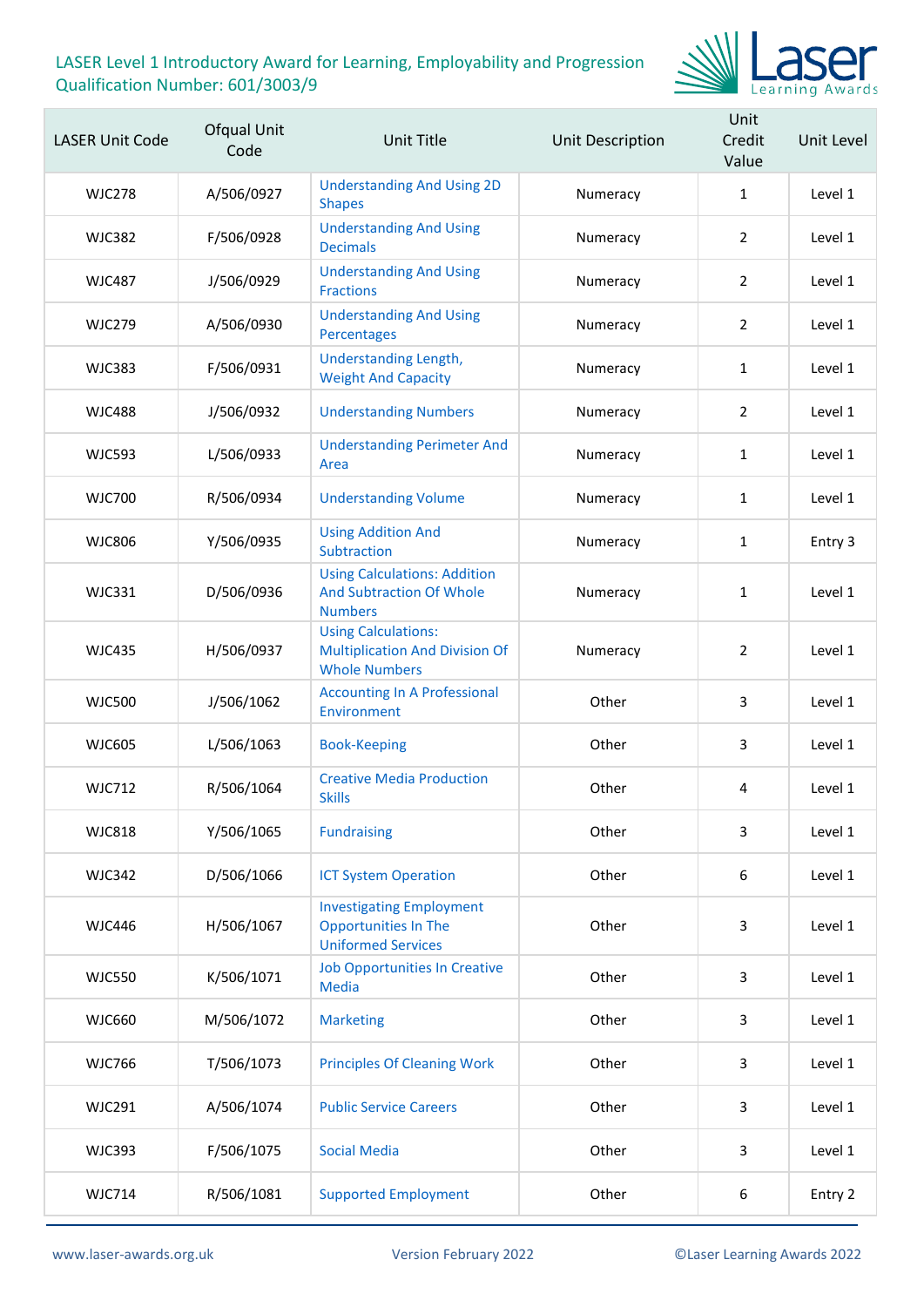

| <b>LASER Unit Code</b> | Ofqual Unit<br>Code | Unit Title                                                                                                                  | <b>Unit Description</b>        | Unit<br>Credit<br>Value | Unit Level |
|------------------------|---------------------|-----------------------------------------------------------------------------------------------------------------------------|--------------------------------|-------------------------|------------|
| WJC819                 | Y/506/1082          | <b>Supported Employment</b>                                                                                                 | Other                          | 6                       | Entry 3    |
| <b>WJC501</b>          | J/506/1076          | The UK Tourism Industry                                                                                                     | Other                          | $\overline{2}$          | Level 1    |
| <b>WJC606</b>          | L/506/1077          | <b>Working In The Cleaning</b><br>Industry                                                                                  | Other                          | 1                       | Level 1    |
| <b>WJC713</b>          | R/506/1078          | <b>Working In Travel And</b><br><b>Tourism</b>                                                                              | Other                          | 3                       | Level 1    |
| <b>WJC607</b>          | L/506/1080          | <b>Working With ICT Hardware</b><br><b>And Equipment</b>                                                                    | Other                          | 6                       | Level 1    |
| WJC691                 | R/506/0822          | <b>Acoustic Recording</b><br><b>Techniques</b>                                                                              | Performing Arts                | 6                       | Level 1    |
| <b>WJG554</b>          | T/617/3897          | <b>Composing Music</b>                                                                                                      | Performing Arts                | 6                       | Level 1    |
| <b>WJC428</b>          | H/506/0825          | <b>Developing DJing Skills</b>                                                                                              | Performing Arts                | 3                       | Level 1    |
| <b>WJG557</b>          | T/617/3902          | <b>Developing Music Skills For</b><br><b>Solo Performance</b>                                                               | Performing Arts                | 6                       | Level 1    |
| <b>WJC640</b>          | M/506/0827          | <b>Developing Musical Ensemble</b><br><b>Skills</b>                                                                         | Performing Arts                | 6                       | Level 1    |
| <b>WJC747</b>          | T/506/0828          | <b>Developing Oral Storytelling</b><br><b>Skills For Performance</b>                                                        | Performing Arts                | 3                       | Level 1    |
| <b>WJC641</b>          | M/506/0830          | <b>Developing Performance</b><br><b>Improvisation Techniques</b>                                                            | Performing Arts                | 3                       | Level 1    |
| <b>WJC692</b>          | R/506/0836          | <b>Developing Technical Skills</b><br>For Performance In The Arts                                                           | Performing Arts                | 3                       | Level 1    |
| <b>WJC323</b>          | D/506/0838          | <b>Musical Theatre</b>                                                                                                      | Performing Arts                | 3                       | Level 1    |
| <b>WJC429</b>          | H/506/0839          | <b>Performance Skills</b>                                                                                                   | Performing Arts                | 3.                      | Entry 3    |
| <b>WJC324</b>          | D/506/0841          | <b>Performing Physical Theatre</b>                                                                                          | Performing Arts                | 3                       | Level 1    |
| <b>WJC642</b>          | M/506/0844          | <b>Physical Performance Skills</b>                                                                                          | Performing Arts                | $\mathsf{3}$            | Entry 3    |
| <b>WJC749</b>          | T/506/0845          | <b>Rehearsing For A Production</b>                                                                                          | Performing Arts                | 3                       | Level 1    |
| <b>WJC375</b>          | F/506/0847          | Song Writing Skills In Popular<br><b>Music</b>                                                                              | Performing Arts                | 6                       | Level 1    |
| <b>WJG573</b>          | M/617/3901          | <b>Sound And Audio Production</b><br><b>Skills</b>                                                                          | Performing Arts                | 3                       | Level 1    |
| <b>WJC588</b>          | L/506/0852          | <b>Understanding The Use Of</b><br><b>Digital Sampling Techniques</b><br><b>For Composing And Producing</b><br><b>Music</b> | Performing Arts                | 3                       | Level 1    |
| <b>WJC693</b>          | R/506/0853          | Using The Internet As A<br><b>Medium For Music</b>                                                                          | Performing Arts                | 3                       | Level 1    |
| <b>WJC625</b>          | M/506/0617          | <b>Accessing Public Transport</b>                                                                                           | Personal Safety and<br>Hygiene | 3                       | Entry 3    |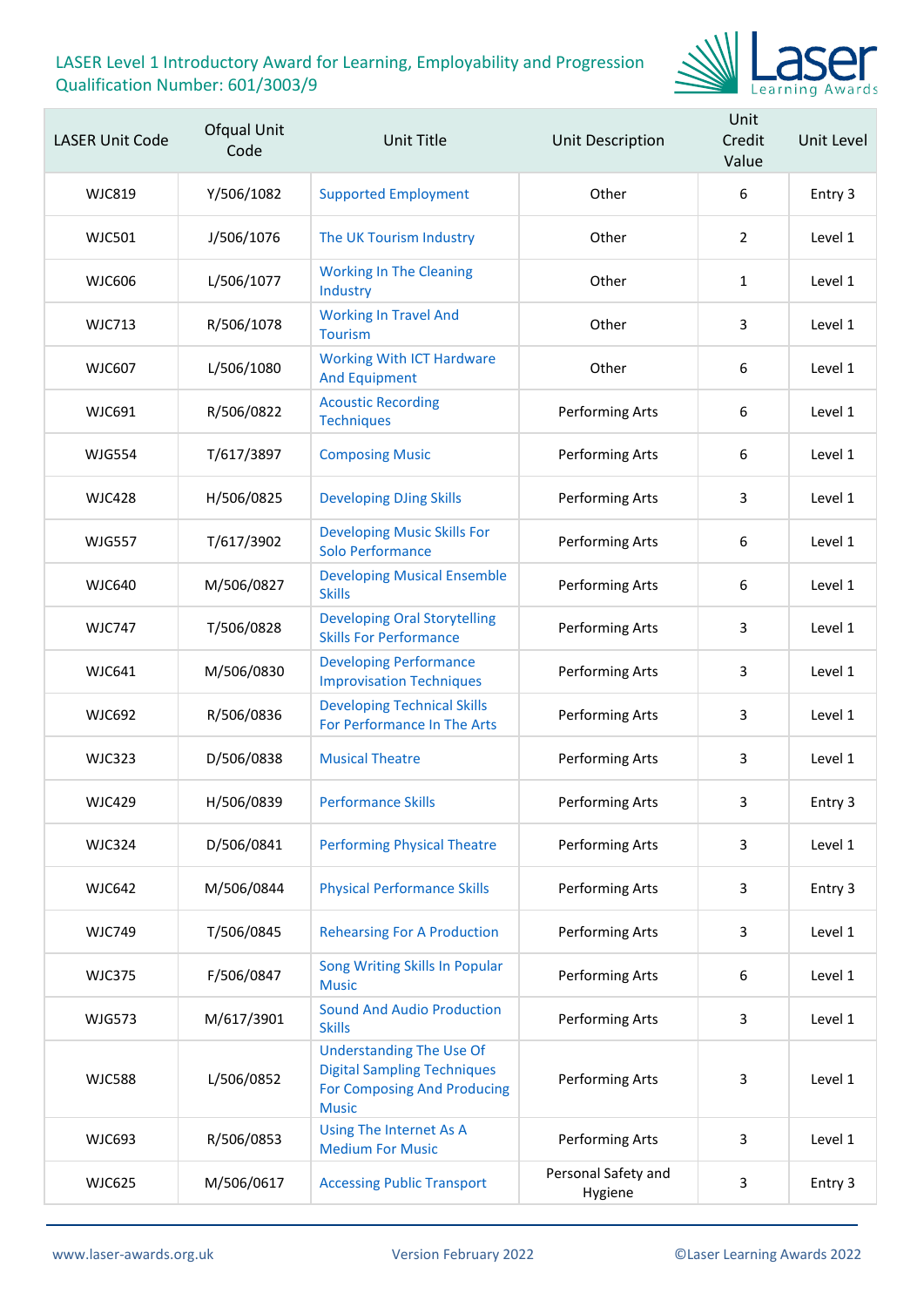

| <b>LASER Unit Code</b> | Ofqual Unit<br>Code | Unit Title                                                                             | Unit Description               | Unit<br>Credit<br>Value | Unit Level |
|------------------------|---------------------|----------------------------------------------------------------------------------------|--------------------------------|-------------------------|------------|
| WJC731                 | T/506/0618          | Care Of A Wheeled Vehicle<br>For The Purposes Of Safety                                | Personal Safety and<br>Hygiene | $\overline{2}$          | Level 1    |
| <b>WJC626</b>          | M/506/0620          | <b>Developing Personal Hygiene</b><br><b>Skills For Hands And Feet</b>                 | Personal Safety and<br>Hygiene | $\mathbf{1}$            | Entry 3    |
| <b>WJC732</b>          | T/506/0621          | <b>Developing Personal Hygiene</b><br><b>Skills For Oral Health</b>                    | Personal Safety and<br>Hygiene | 1                       | Entry 3    |
| WJC462                 | J/506/0624          | Developing Skills For Hygiene<br><b>And Health</b>                                     | Personal Safety and<br>Hygiene | 3                       | Entry 3    |
| WJC415                 | H/506/0629          | <b>Emergency And Basic Fire</b><br><b>Awareness</b>                                    | Personal Safety and<br>Hygiene | 2                       | Level 1    |
| <b>WJC254</b>          | A/506/0636          | <b>Food Hygiene</b>                                                                    | Personal Safety and<br>Hygiene | $\overline{2}$          | Level 1    |
| <b>WJC570</b>          | L/506/0639          | Food Hygiene, Safety And<br><b>Storage</b>                                             | Personal Safety and<br>Hygiene | 3                       | Entry 3    |
| <b>WJC464</b>          | J/506/0641          | <b>Health And Safety Awareness</b>                                                     | Personal Safety and<br>Hygiene | $\mathbf{1}$            | Entry 3    |
| WJC608                 | M/506/0083          | <b>Health And Safety In A</b><br><b>Practical Environment</b>                          | Personal Safety and<br>Hygiene | $\mathbf{1}$            | Level 1    |
| <b>WJC571</b>          | L/506/0642          | <b>Mobility And Orientation For</b><br><b>Learners With Additional</b><br><b>Needs</b> | Personal Safety and<br>Hygiene | 3                       | Level 1    |
| <b>WJC784</b>          | Y/506/0644          | <b>Personal Body Hygiene</b><br><b>Awareness</b>                                       | Personal Safety and<br>Hygiene | $\mathbf{1}$            | Entry 3    |
| <b>WJC417</b>          | H/506/0646          | <b>Road Safety For Pedestrians</b>                                                     | Personal Safety and<br>Hygiene | 3                       | Entry 3    |
| <b>WJC628</b>          | M/506/0648          | <b>Using An Ordnance Survey</b><br>Map                                                 | Personal Safety and<br>Hygiene | 2                       | Level 1    |
| <b>WJC368</b>          | F/506/0749          | <b>College Induction</b>                                                               | Preparing to Learn             | 3                       | Entry 2    |
| <b>WJC740</b>          | T/506/0750          | <b>College Induction</b>                                                               | Preparing to Learn             | 3                       | Entry 3    |
| <b>WJC264</b>          | A/506/0751          | <b>College Induction</b>                                                               | Preparing to Learn             | 3                       | Level 1    |
| <b>WJC578</b>          | L/506/0754          | <b>Developing A Personal</b><br><b>Learning Programme</b>                              | Preparing to Learn             | 3                       | Entry 3    |
| <b>WJC792</b>          | Y/506/0756          | <b>Developing A Personal</b><br><b>Learning Programme</b>                              | Preparing to Learn             | 3                       | Level 1    |
| <b>WJC527</b>          | K/506/0759          | <b>Developing Personal Learning</b><br><b>Skills</b>                                   | Preparing to Learn             | $\boldsymbol{6}$        | Level 1    |
| <b>WJC635</b>          | M/506/0763          | <b>Developing Personal Study</b><br><b>Skills</b>                                      | Preparing to Learn             | 3                       | Entry 3    |
| <b>WJC370</b>          | F/506/0766          | <b>Induction To Study</b>                                                              | Preparing to Learn             | 3                       | Level 1    |
| <b>WJC472</b>          | J/506/0767          | <b>Introduction To A Training</b><br>Course                                            | Preparing to Learn             | 3                       | Entry 3    |
| <b>WJC579</b>          | L/506/0768          | <b>Introduction To A Training</b><br>Course                                            | Preparing to Learn             | 3                       | Level 1    |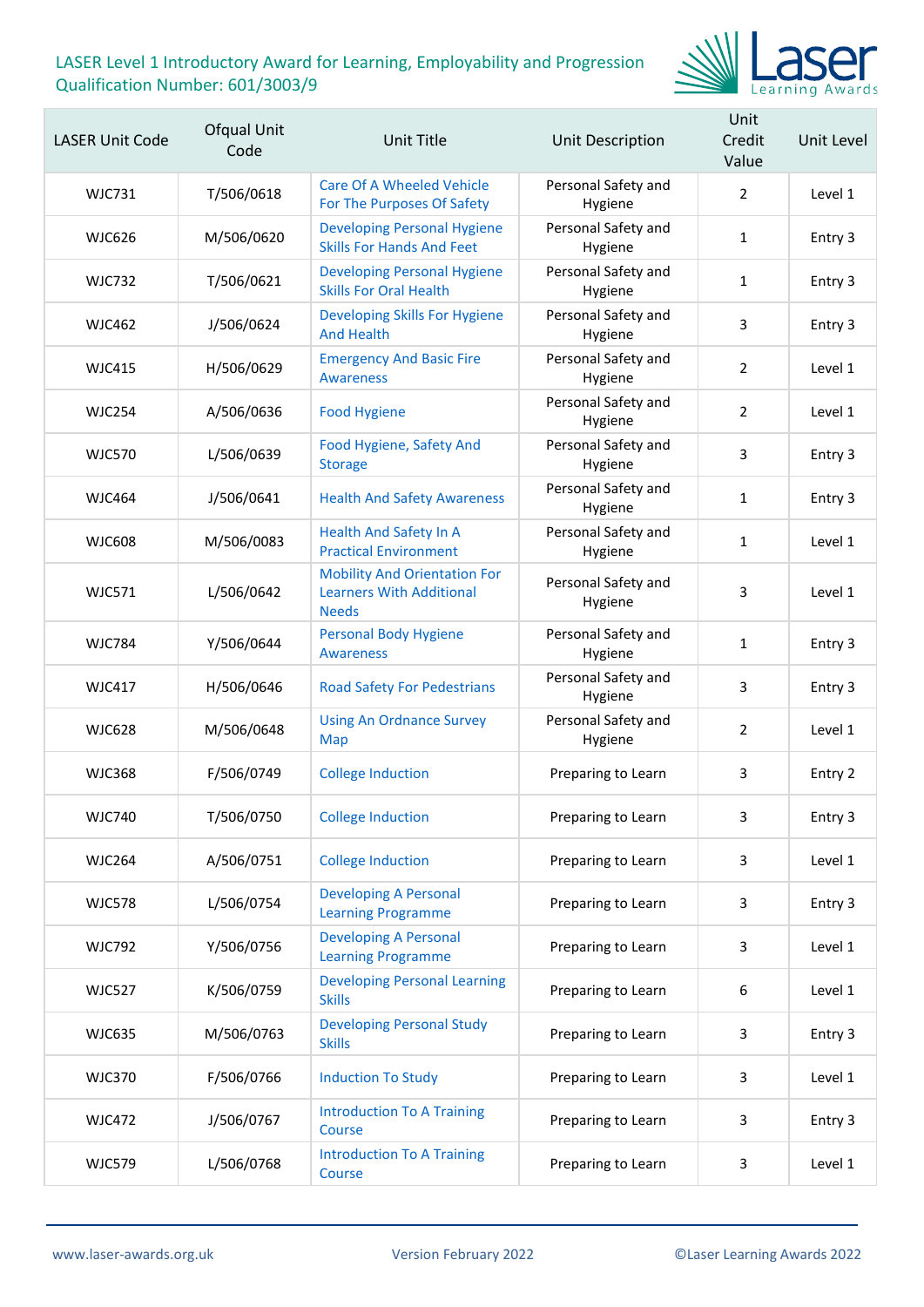

| <b>LASER Unit Code</b> | Ofqual Unit<br>Code | Unit Title                                                                     | Unit Description                         | Unit<br>Credit<br>Value | Unit Level |
|------------------------|---------------------|--------------------------------------------------------------------------------|------------------------------------------|-------------------------|------------|
| <b>WJC686</b>          | R/506/0769          | <b>Making Choices About</b><br>Learning                                        | Preparing to Learn                       | 3                       | Level 1    |
| <b>WJC580</b>          | L/506/0771          | <b>Return To Learning</b>                                                      | Preparing to Learn                       | 3                       | Level 1    |
| <b>WJC687</b>          | R/506/0772          | <b>Setting Learning Goals</b>                                                  | Preparing to Learn                       | 3                       | Level 1    |
| <b>WJC793</b>          | Y/506/0773          | <b>Understanding And Achieving</b><br><b>Personal Learning Goals</b>           | Preparing to Learn                       | 3                       | Entry 3    |
| <b>WJC681</b>          | R/506/0710          | <b>Developing Parenting Skills</b>                                             | Relationships and<br>Parenting           | 3                       | Entry 3    |
| <b>WJC314</b>          | D/506/0712          | <b>Managing Own Personal</b><br><b>Relationships With Others</b>               | Relationships and<br>Parenting           | 3                       | Level 1    |
| <b>WJC523</b>          | K/506/0714          | <b>Managing Social Relationships</b>                                           | Relationships and<br>Parenting           | $\overline{2}$          | Entry 3    |
| <b>WJC632</b>          | M/506/0715          | <b>Parenting Skills</b>                                                        | Relationships and<br>Parenting           | 3                       | Level 1    |
| <b>WJC737</b>          | T/506/0716          | <b>Positive Parenting Skills</b>                                               | Relationships and<br>Parenting           | 3                       | Level 1    |
| <b>WJC260</b>          | A/506/0717          | <b>Sex And Relationship</b><br><b>Education</b>                                | Relationships and<br>Parenting           | 3                       | Level 1    |
| <b>WJC366</b>          | F/506/0718          | <b>The Rights And</b><br><b>Responsibilities Of Parenting</b>                  | Relationships and<br>Parenting           | 3                       | Level 1    |
| <b>WJC469</b>          | J/506/0719          | <b>Understanding Family</b><br>Relationships                                   | Relationships and<br>Parenting           | 3                       | Entry 3    |
| <b>WJC261</b>          | A/506/0720          | <b>Understanding Family</b><br>Relationships                                   | Relationships and<br>Parenting           | 3                       | Level 1    |
| <b>WJG574</b>          | K/617/3833          | <b>Understanding Family</b><br>Relationships                                   | Relationships and<br>Parenting           | 3                       | Level 2    |
| <b>WJC575</b>          | L/506/0723          | <b>Understanding Relationships</b>                                             | Relationships and<br>Parenting           | 3                       | Entry 3    |
| <b>WJC682</b>          | R/506/0724          | <b>Understanding Your</b><br><b>Pregnancy And Preparation</b><br>For Your Baby | Relationships and<br>Parenting           | 3                       | Level 1    |
| <b>WJC789</b>          | Y/506/0725          | <b>Young Parenthood</b>                                                        | Relationships and<br>Parenting           | $\overline{2}$          | Entry 3    |
| <b>WJC524</b>          | K/506/0728          | <b>Young Parenthood</b>                                                        | Relationships and<br>Parenting           | $\overline{2}$          | Level 1    |
| <b>WJC762</b>          | T/506/1025          | <b>Assembling Orders For</b><br><b>Dispatch In A Logistics</b><br>Environment  | Retail, Warehousing and<br>Manufacturing | 3                       | Level 1    |
| <b>WJC287</b>          | A/506/1026          | <b>Displaying Merchandise</b>                                                  | Retail, Warehousing and<br>Manufacturing | 3                       | Entry 3    |
| <b>WJC496</b>          | J/506/1028          | <b>Handling Money In A Sales</b><br><b>Situation</b>                           | Retail, Warehousing and<br>Manufacturing | 3                       | Entry 3    |
| WJC602                 | L/506/1029          | Handling Stock In A Retail<br>Environment                                      | Retail, Warehousing and<br>Manufacturing | 3                       | Entry 3    |
| <b>WJC497</b>          | J/506/1031          | Keeping The Work Area Clean,<br>Tidy And Safe In A Retail<br>Environment       | Retail, Warehousing and<br>Manufacturing | 3                       | Entry 3    |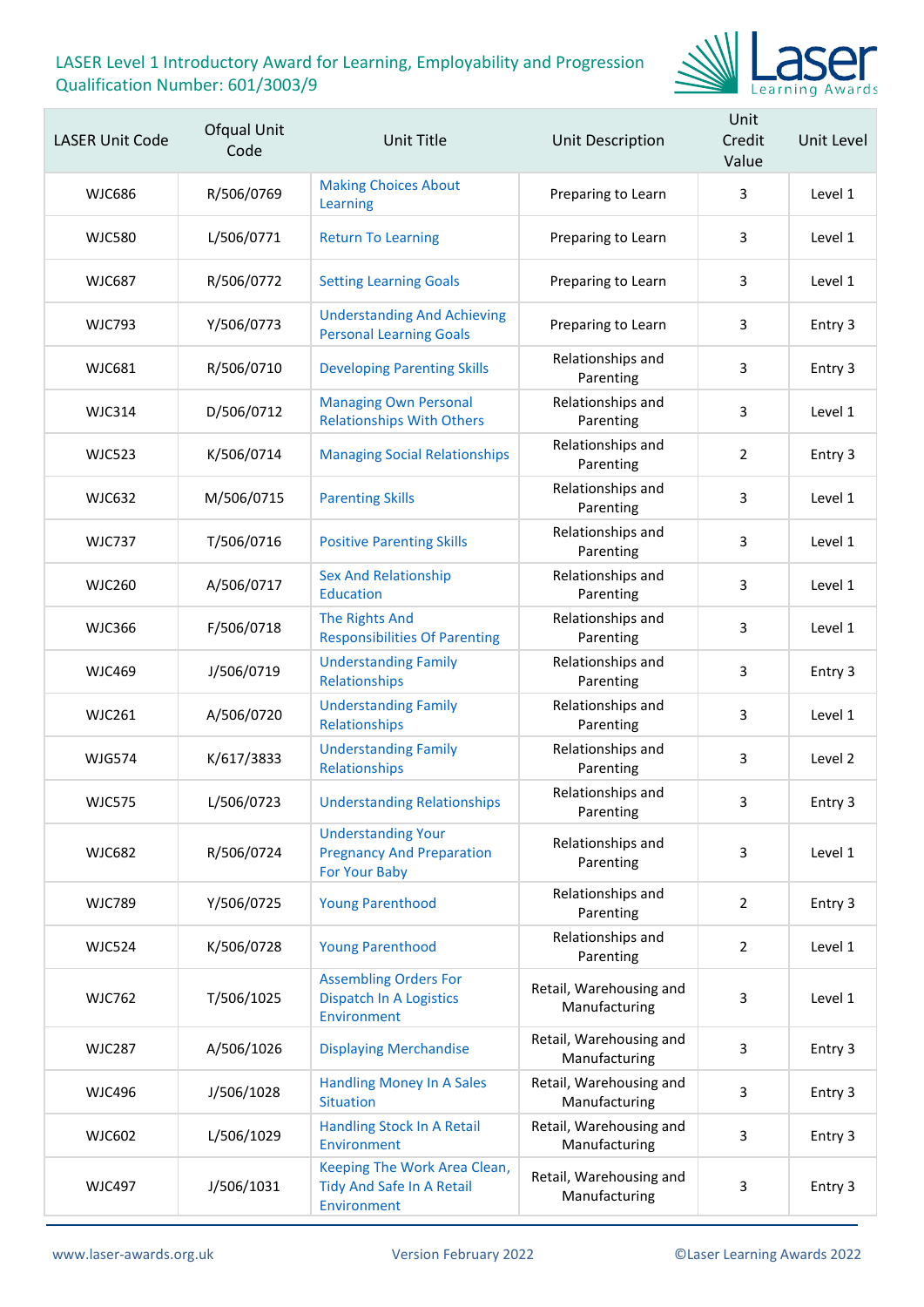

| <b>LASER Unit Code</b> | Ofqual Unit<br>Code | Unit Title                                                                   | Unit Description                                     | Unit<br>Credit<br>Value | Unit Level |
|------------------------|---------------------|------------------------------------------------------------------------------|------------------------------------------------------|-------------------------|------------|
| <b>WJC709</b>          | R/506/1033          | Looking After Customers In A<br><b>Retail Environment</b>                    | Retail, Warehousing and<br>Manufacturing             | 3                       | Entry 3    |
| <b>WJC339</b>          | D/506/1035          | <b>Moving Or Handling Goods</b><br><b>Manually</b>                           | Retail, Warehousing and<br>Manufacturing             | $\overline{2}$          | Level 1    |
| <b>WJC444</b>          | H/506/1036          | <b>Picking Goods</b>                                                         | Retail, Warehousing and<br>Manufacturing             | $\overline{2}$          | Level 1    |
| <b>WJG570</b>          | J/617/3824          | <b>Production Skills In</b><br>Manufacturing                                 | Retail, Warehousing and<br>Manufacturing             | 3                       | Entry 3    |
| <b>WJG571</b>          | D/617/3828          | <b>Receiving Goods</b>                                                       | Retail, Warehousing and<br>Manufacturing             | 3                       | Level 1    |
| <b>WJC658</b>          | M/506/1041          | <b>Sorting Goods And Materials</b><br>For Recycling Or Disposal              | Retail, Warehousing and<br>Manufacturing             | 3                       | Level 1    |
| <b>WJC288</b>          | A/506/1043          | <b>Understanding Customer</b><br><b>Service</b>                              | Retail, Warehousing and<br>Manufacturing             | 3                       | Level 1    |
| <b>WJC764</b>          | T/506/1042          | <b>Understanding Customer</b><br><b>Service In The Retail Sector</b>         | Retail, Warehousing and<br>Manufacturing             | 3                       | Level 1    |
| <b>WJC390</b>          | F/506/1044          | <b>Understanding Manufacturing</b>                                           | Retail, Warehousing and<br>Manufacturing             | 3                       | Level 1    |
| <b>WJC498</b>          | J/506/1045          | <b>Understanding The Business</b><br><b>Of Retail</b>                        | Retail, Warehousing and<br>Manufacturing             | 3                       | Level 1    |
| <b>WJC604</b>          | L/506/1046          | <b>Understanding The Retail</b><br><b>Selling Process</b>                    | Retail, Warehousing and<br>Manufacturing             | 3                       | Level 1    |
| <b>WJC710</b>          | R/506/1047          | <b>Wrapping And Packing Goods</b>                                            | Retail, Warehousing and<br>Manufacturing             | $\overline{2}$          | Entry 3    |
| <b>WJC629</b>          | M/506/0651          | <b>Building Confidence And Self</b><br>Esteem                                | Self-Awareness, Self<br><b>Esteem and Confidence</b> | $\overline{2}$          | Entry 3    |
| <b>WJC734</b>          | T/506/0652          | <b>Coping Strategies</b>                                                     | Self-Awareness, Self<br><b>Esteem and Confidence</b> | 3                       | Level 1    |
| WJC255                 | A/506/0653          | <b>Developing Personal</b><br><b>Confidence And Self</b><br><b>Awareness</b> | Self-Awareness, Self<br><b>Esteem and Confidence</b> | 3                       | Level 1    |
| WJC361                 | F/506/0654          | <b>Developing Personal</b><br><b>Confidence And Self</b><br><b>Awareness</b> | Self-Awareness, Self<br><b>Esteem and Confidence</b> | 3                       | Level 2    |
| <b>WJC465</b>          | J/506/0655          | <b>Emotional Intelligence</b>                                                | Self-Awareness, Self<br><b>Esteem and Confidence</b> | 3                       | Entry 3    |
| <b>WJC572</b>          | L/506/0656          | <b>Improving Own Confidence</b>                                              | Self-Awareness, Self<br><b>Esteem and Confidence</b> | 3                       | Level 1    |
| <b>WJC678</b>          | R/506/0657          | <b>Understanding And Managing</b><br><b>Anger And Aggression</b>             | Self-Awareness, Self<br><b>Esteem and Confidence</b> | 3                       | Level 1    |
| <b>WJC785</b>          | Y/506/0658          | <b>Understanding And</b><br><b>Transforming Own Behaviour</b>                | Self-Awareness, Self<br><b>Esteem and Confidence</b> | 3                       | Level 1    |
| <b>WJC310</b>          | D/506/0659          | <b>Understanding Own Response</b><br>To Body Image                           | Self-Awareness, Self<br><b>Esteem and Confidence</b> | $\overline{2}$          | Level 1    |
| <b>WJC679</b>          | R/506/0660          | <b>Understanding Personal And</b><br><b>Interpersonal Conflict</b>           | Self-Awareness, Self<br><b>Esteem and Confidence</b> | 3                       | Level 1    |
| <b>WJC573</b>          | L/506/0673          | <b>Understanding Personal</b><br>Awareness                                   | Self-Awareness, Self<br><b>Esteem and Confidence</b> | 3                       | Level 1    |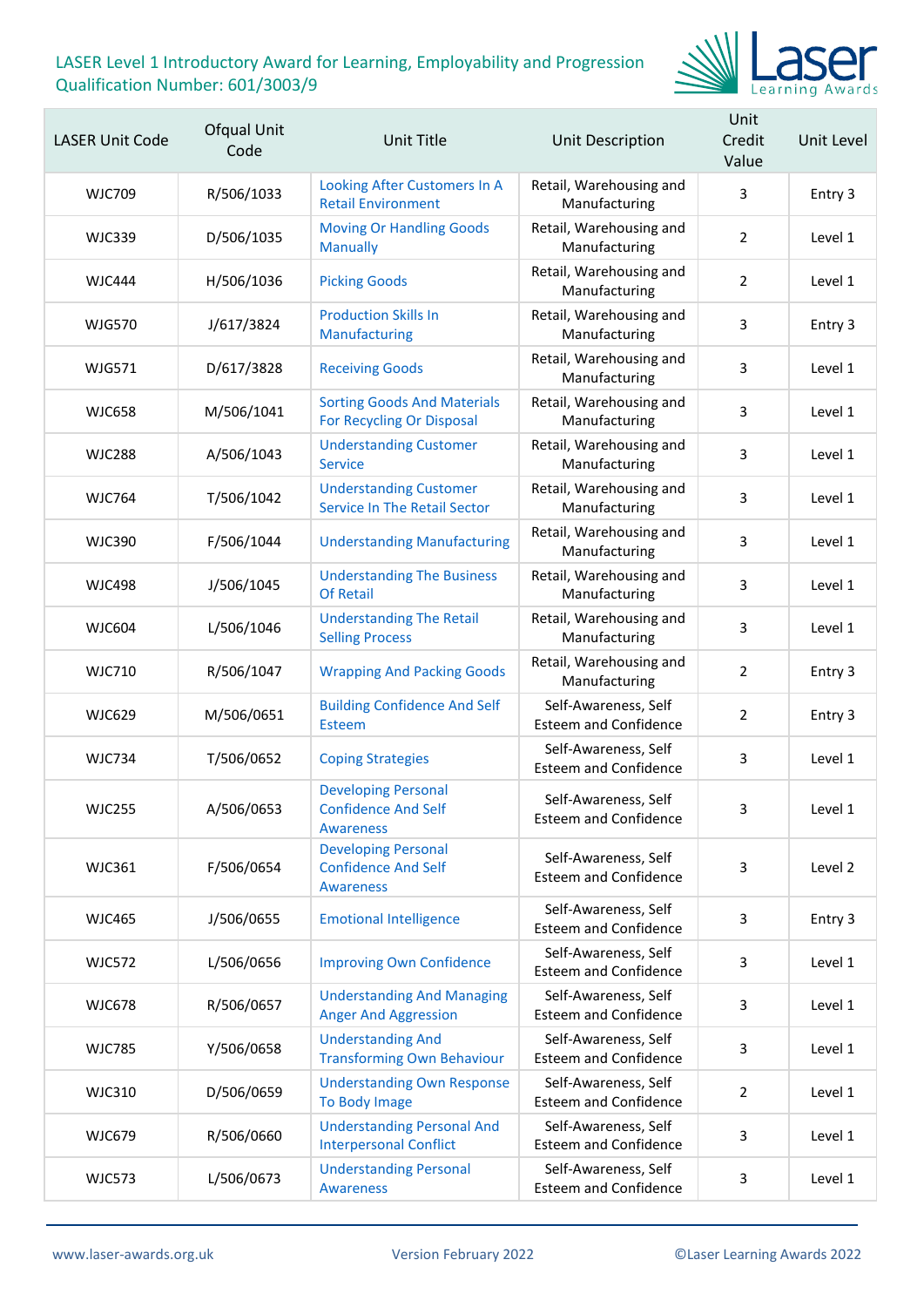

| <b>LASER Unit Code</b> | Ofqual Unit<br>Code | Unit Title                                                     | Unit Description                                     | Unit<br>Credit<br>Value | Unit Level |
|------------------------|---------------------|----------------------------------------------------------------|------------------------------------------------------|-------------------------|------------|
| <b>WJC520</b>          | K/506/0678          | <b>Understanding Self And</b><br><b>Others</b>                 | Self-Awareness, Self<br><b>Esteem and Confidence</b> | 3                       | Entry 3    |
| WJC483                 | J/506/0882          | <b>Understanding Self In Conflict</b>                          | Self-Awareness, Self<br><b>Esteem and Confidence</b> | 3                       | Level 1    |
| <b>WJC630</b>          | M/506/0679          | <b>Understanding The Victim</b>                                | Self-Awareness, Self<br><b>Esteem and Confidence</b> | 3                       | Level 1    |
| <b>WJC569</b>          | L/506/0611          | <b>Domestic Abuse Awareness</b>                                | Social Issues                                        | 3                       | Level 1    |
| <b>WJC414</b>          | H/506/0615          | <b>Understanding Cultural</b><br><b>Differences</b>            | Social Issues                                        | 3                       | Entry 3    |
| <b>WJC359</b>          | F/506/0623          | <b>Understanding Discrimination</b>                            | Social Issues                                        | 3                       | Entry 3    |
| <b>WJC783</b>          | Y/506/0627          | <b>Understanding Diversity In</b><br>Society                   | Social Issues                                        | 3                       | Entry 3    |
| <b>WJC308</b>          | D/506/0631          | <b>Understanding Diversity In</b><br>Society                   | Social Issues                                        | 3                       | Level 1    |
| <b>WJC416</b>          | H/506/0632          | <b>Understanding Eating</b><br><b>Disorders</b>                | Social Issues                                        | $\mathbf{1}$            | Level 1    |
| <b>WJC627</b>          | M/506/0634          | <b>Understanding Equal</b><br>Opportunities                    | Social Issues                                        | 3                       | Level 1    |
| <b>WJC463</b>          | J/506/0638          | <b>Understanding Prejudice And</b><br><b>Discrimination</b>    | Social Issues                                        | 3                       | Level 1    |
| <b>WJC360</b>          | F/506/0640          | <b>Understanding Prejudice And</b><br><b>Discrimination</b>    | Social Issues                                        | 3                       | Level 2    |
| <b>WJC677</b>          | R/506/0643          | <b>Understanding The Issue Of</b><br><b>Obesity</b>            | Social Issues                                        | $\overline{2}$          | Level 1    |
| <b>WJC309</b>          | D/506/0645          | <b>Understanding The</b><br><b>Restorative Justice Process</b> | Social Issues                                        | 3                       | Level 1    |
| <b>WJC517</b>          | K/506/0647          | <b>Understanding Young People,</b><br><b>Law And Order</b>     | Social Issues                                        | ર                       | Entry 3    |
| <b>WJC733</b>          | T/506/0649          | <b>Understanding Young People,</b><br><b>Law And Order</b>     | Social Issues                                        | 3                       | Level 1    |
| <b>WJC518</b>          | K/506/0650          | <b>Understanding Young People,</b><br><b>Law And Order</b>     | Social Issues                                        | 3                       | Level 2    |
| <b>WJC539</b>          | K/506/0938          | <b>Careers In Sport And Active</b><br>Leisure                  | Sport and Active Leisure                             | 3                       | Level 1    |
| <b>WJC649</b>          | M/506/0939          | <b>Health And Fitness</b>                                      | Sport and Active Leisure                             | 3                       | Entry 3    |
| <b>WJC540</b>          | K/506/0941          | <b>How The Body Works</b>                                      | Sport and Active Leisure                             | 4                       | Level 1    |
| <b>WJC650</b>          | M/506/0942          | <b>Improving Own Fitness</b>                                   | Sport and Active Leisure                             | 3                       | Entry 3    |
| <b>WJC756</b>          | T/506/0943          | <b>Improving Personal Health</b><br><b>And Fitness</b>         | Sport and Active Leisure                             | 3                       | Entry 3    |
| <b>WJC280</b>          | A/506/0944          | <b>Indoor Team Games</b>                                       | Sport and Active Leisure                             | 3                       | Entry 3    |
| <b>WJC384</b>          | F/506/0945          | <b>Participating In Leisure</b><br><b>Activities</b>           | Sport and Active Leisure                             | 3                       | Entry 3    |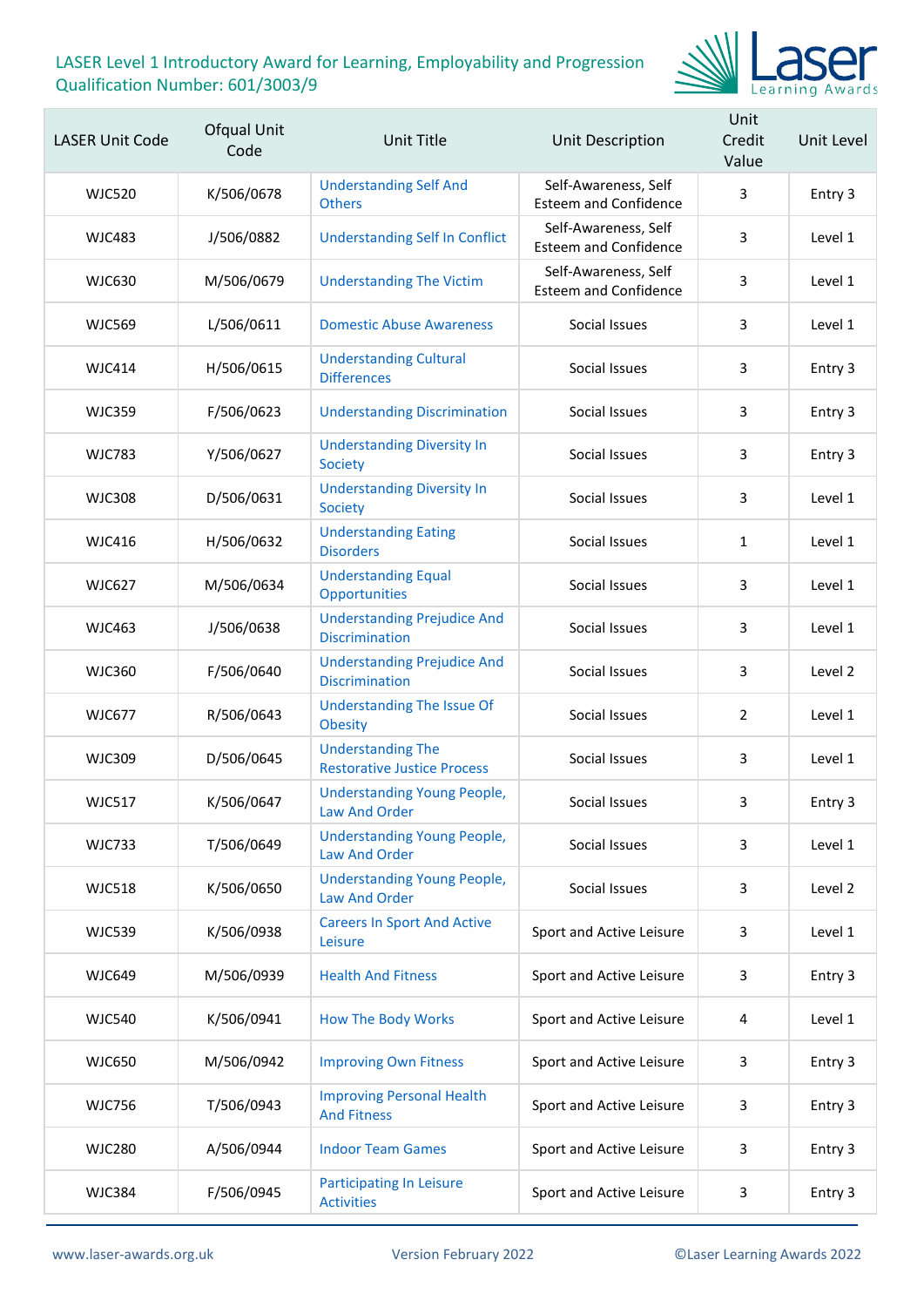

| <b>LASER Unit Code</b> | Ofqual Unit<br>Code | <b>Unit Title</b>                                                                          | Unit Description         | Unit<br>Credit<br>Value | Unit Level |
|------------------------|---------------------|--------------------------------------------------------------------------------------------|--------------------------|-------------------------|------------|
| WJC489                 | J/506/0946          | <b>Planning A Trip To A Visitor</b><br><b>Attraction</b>                                   | Sport and Active Leisure | 4                       | Level 1    |
| <b>WJC594</b>          | L/506/0947          | <b>Planning And Participating In</b><br><b>Short Walks</b>                                 | Sport and Active Leisure | 3                       | Entry 3    |
| WJC701                 | R/506/0948          | <b>Planning Own Fitness</b><br>Programme                                                   | Sport and Active Leisure | 4                       | Level 1    |
| <b>WJC807</b>          | Y/506/0949          | <b>Risks And Hazards In Sport</b><br><b>And Active Leisure</b>                             | Sport and Active Leisure | 3                       | Level 1    |
| <b>WJC595</b>          | L/506/0950          | <b>Taking Part In Exercise And</b><br><b>Fitness</b>                                       | Sport and Active Leisure | 4                       | Level 1    |
| <b>WJC702</b>          | R/506/0951          | <b>Taking Part In Sport</b>                                                                | Sport and Active Leisure | 3                       | Entry 3    |
| <b>WJC808</b>          | Y/506/0952          | <b>Taking Part In Sport</b>                                                                | Sport and Active Leisure | 3                       | Level 1    |
| <b>WJC436</b>          | H/506/0954          | <b>The Angling Environment</b>                                                             | Sport and Active Leisure | 3                       | Entry 3    |
| <b>WJC541</b>          | K/506/0955          | <b>Understanding Nutrition,</b><br><b>Performance And Healthy</b><br><b>Eating</b>         | Sport and Active Leisure | 3                       | Level 1    |
| <b>WJC651</b>          | M/506/0956          | <b>Understanding Physical</b><br><b>Activity And Health</b>                                | Sport and Active Leisure | 6                       | Entry 3    |
| <b>WJC638</b>          | M/506/0794          | <b>Effective Skills, Qualities And</b><br><b>Attitudes For Learning And</b><br><b>Work</b> | <b>Work Experience</b>   | 3                       | Entry 3    |
| <b>WJC744</b>          | T/506/0795          | <b>Learning Through Work</b><br><b>Experience</b>                                          | <b>Work Experience</b>   | 3                       | Entry 3    |
| <b>WJC268</b>          | A/506/0796          | <b>Learning Through Work</b><br><b>Experience</b>                                          | <b>Work Experience</b>   | 3                       | Level 1    |
| <b>WJC371</b>          | F/506/0797          | <b>Participating In A Vocational</b><br><b>Taster</b>                                      | <b>Work Experience</b>   | $\overline{2}$          | Entry 3    |
| <b>WJC502</b>          | K/506/0082          | <b>Participating In A Vocational</b><br>Taster                                             | <b>Work Experience</b>   | $\overline{2}$          | Level 1    |
| <b>WJC551</b>          | L/506/0107          | <b>Participating In A Vocational</b><br><b>Taster</b>                                      | <b>Work Experience</b>   | $\overline{2}$          | Level 2    |
| <b>WJC394</b>          | H/506/0081          | <b>Preparation For Work</b><br>Experience                                                  | <b>Work Experience</b>   | $\mathbf{1}$            | Entry 3    |
| <b>WJC474</b>          | J/506/0798          | <b>Understanding A Work</b><br><b>Experience Placement</b>                                 | Work Experience          | 3                       | Entry 3    |
| <b>WJC582</b>          | L/506/0799          | <b>Understanding What</b><br><b>Volunteering Is About</b>                                  | <b>Work Experience</b>   | $\mathbf{1}$            | Level 1    |
| <b>WJC745</b>          | T/506/0800          | Volunteering                                                                               | <b>Work Experience</b>   | $\overline{2}$          | Entry 3    |
| <b>WJC269</b>          | A/506/0801          | <b>Work Experience</b>                                                                     | Work Experience          | 3                       | Level 1    |
| <b>WJC372</b>          | F/506/0802          | <b>Work-Based Experience</b>                                                               | Work Experience          | 3                       | Entry 3    |
| <b>WJC475</b>          | J/506/0803          | <b>Work-Based Experience</b>                                                               | Work Experience          | 3                       | Level 1    |